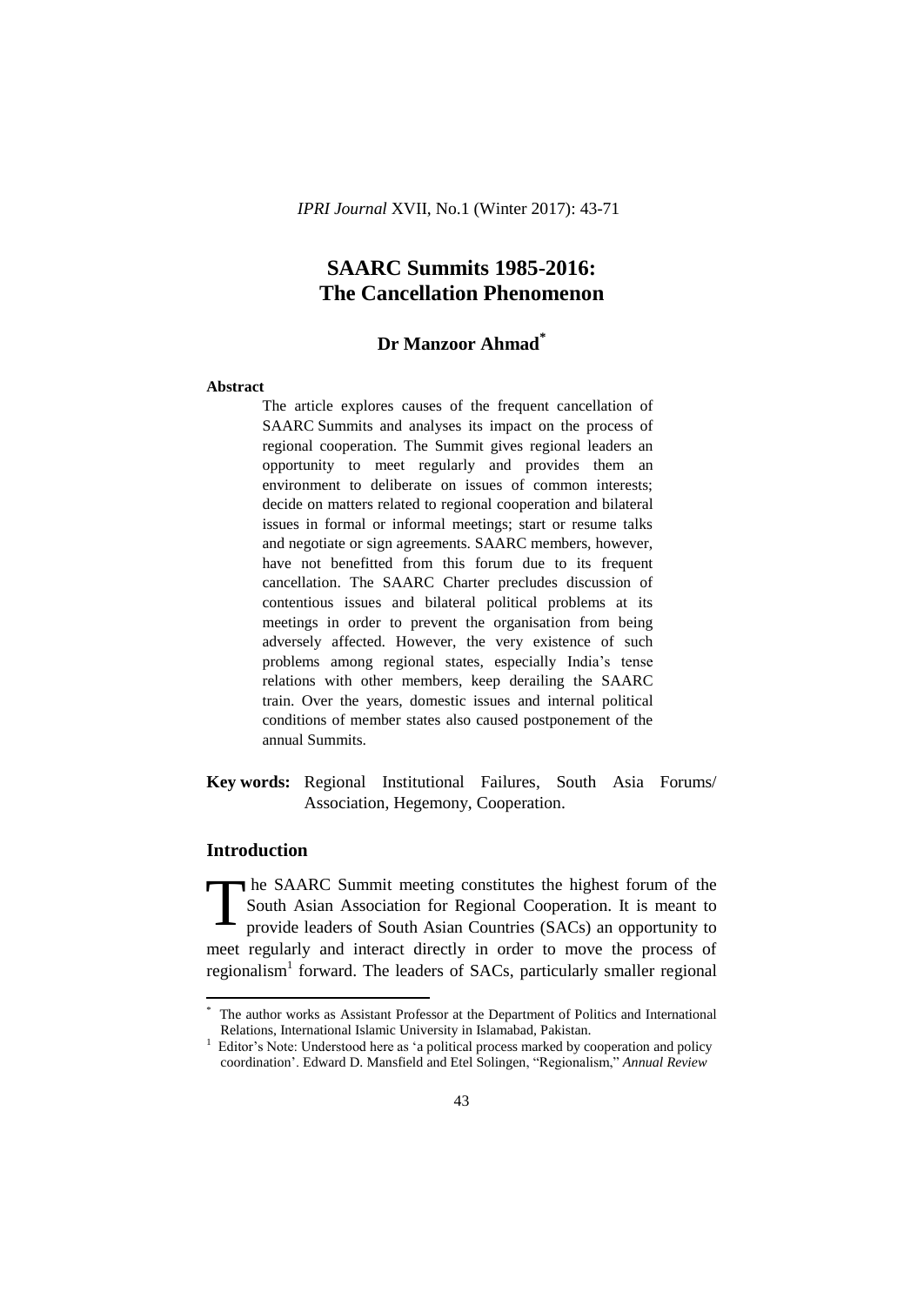countries (SRCs), attach high expectations to this forum. A few SAARC Summits have produced highly fruitful outcomes as they provided regional leaders the appropriate environment and ample opportunities, through direct and personal talks – free of bureaucratic formalities and official hurdles – to sort out their common or bilateral problems and issues. Occasionally, such meetings resulted in breakthroughs in members' bilateral relations<sup>2</sup> or helped them to defuse tensions.<sup>3</sup> These meetings also created the atmosphere to start<sup>4</sup> or resume negotiations<sup>5</sup> and to reach or

-

Manmohan Singh in a meeting at the Sixteenth Summit held in Thimphu, Bhutan in

*of Political Science* 13 (2010): 145-163,

http://www.waseda.jp/gsaps/eaui/educational\_program/PDF\_2/KU\_KIM%20DongHun\_ Reading2\_Regionalism.pdf.

<sup>2</sup> Kishore C. Dash, *Regionalism in South Asia: Negotiating Cooperation, Institutional Structures* (London: Routledge, 2008), 98–99, 101; Ross Masood Hussain, "SAARC 1985–1995: Review and Analysis of Progress," *South Asian Survey* 3, no. 1 & 2 (1996): 7-23 (18–19). For instance, in 1988 and 2004, Indian Prime Ministers (Rajiv Gandhi and Vajpayee, respectively) came to Islamabad to attend the Fourth and Twelfth Summit, respectively. On both occasions, meetings on the sidelines laid the foundation for peace between the two countries.

<sup>3</sup> Dash, *Regionalism in South Asia,* 101; and, Kripa Sridharan, "Regional Organisations and Conflict Management: Comparing ASEAN and SAARC" (paper 2, no.3, Crises States Research Centre, London, 2008), 13. For instance, the Tenth Summit held in Colombo on July 29–31, 1998 provided on its sidelines the leadership of India and Pakistan the chance to defuse tensions after the nuclear explosions by both countries in May 1998. Prime Minister Nawaz Sharif and his Indian counterpart Atal Bihari Vajpayee also agreed to resume talks that culminated in the Lahore Declaration in February 1999. In January 2002, the meeting between President Musharraf and Premier Vajpayee on the sidelines of the Kathmandu Summit, to some extent, helped cool down the tensions after a militant attack on the Indian Parliament in December 2001.

<sup>&</sup>lt;sup>4</sup> Arndt Michael, "Sovereignty vs. Security: SAARC and its Role in the Regional Security Architecture in South Asia," *Harvard Asia Quarterly* 15, no. 2 (2013): 37-45 (42); Douglas C. Makeig, "War, No-War, and the India-Pakistan Negotiating Process," *Pacific Affairs* 60, no. 2, (1987): 271-294 (291). Pakistan"s President Zia-ul-Haq met Indian Premier Rajiv Gandhi on the sidelines of the first Summit held in Dhaka on December 7–8, 1985, and discussed bilateral problems including the Siachen glacier issue. After their one–on–one meeting, both leaders publicly announced not to attack each other"s nuclear installations. Both countries started bilateral talks and signed an agreement to this effect on the eve of the Fourth Summit in Islamabad in 1988. On Gandhi"s invitation, Zia-ul-Haq visited India a week later. During the visit, both leaders agreed to start defence secretary level talks on Siachen. Dash, *Regionalism in South Asia,* 91; Robert G. Wirsing, *War or Peace on the Line of Control? The India – Pakistan Dispute over Kashmir Turns Fifty* (Durham: University of Durham, 1998), 26.

<sup>&</sup>lt;sup>5</sup> R. Vasudevan, "India, Pakistan Agree to Resume Dialogue at Foreign Ministers' Level," *Asian Tribune,* April 30, 2010, http://www.asiantribune.com/news/2010/04/30/indiapakistan-agree-resume-dialogue-foreign-ministers%E2%80%99-level. For instance, Pakistan"s Prime Minister Yousaf Raza Gillani and his Indian counterpart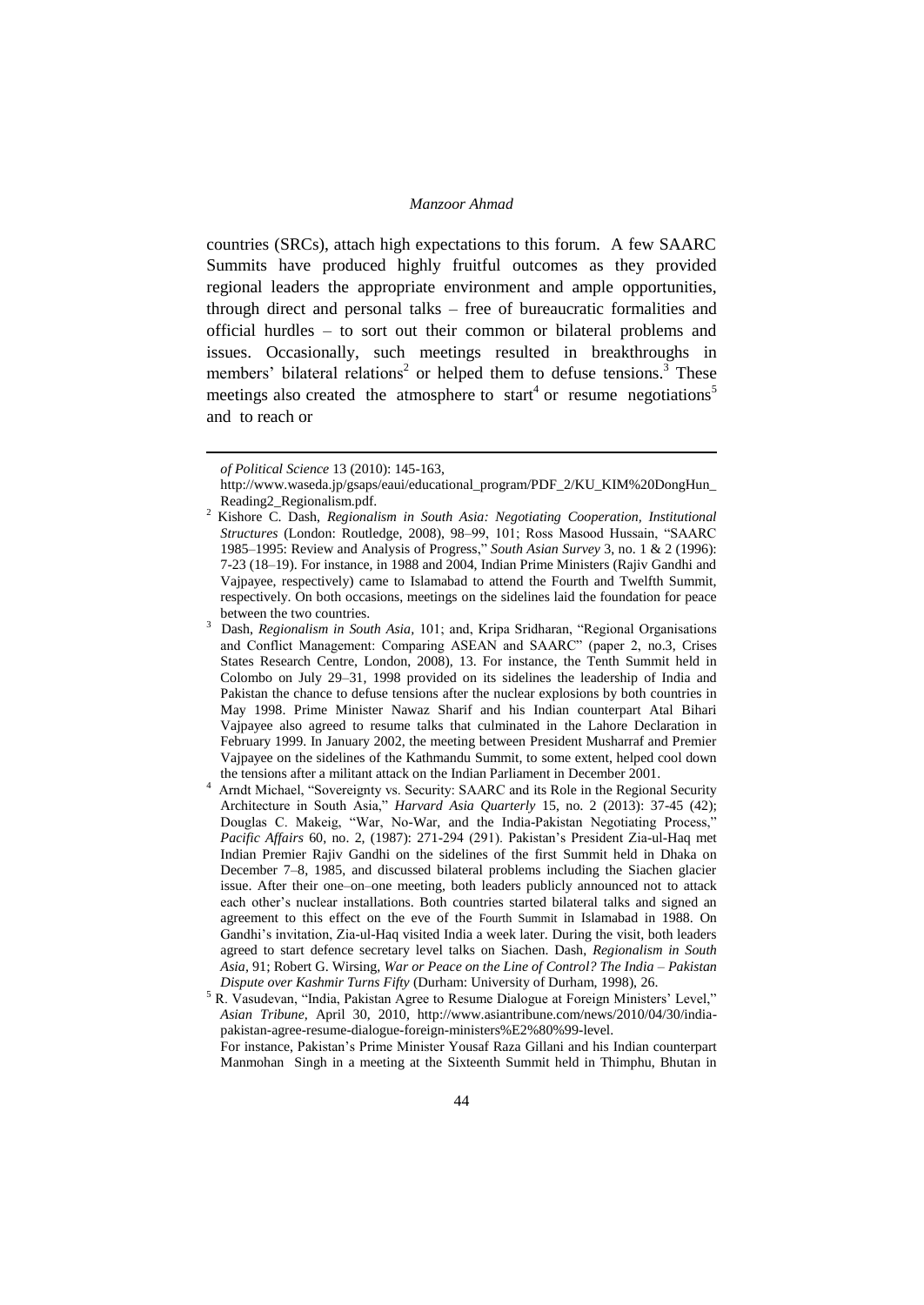sign bilateral and regional agreements.<sup>6</sup>

Despite various successes, such as those mentioned above, and effectiveness of Summits to help improve the overall regional political environment, SACs have not fully utilised this forum due to different reasons, one of them being its frequent and arbitrary cancellation on one pretext or another. For instance, SAARC has held only 18 Summits in the last 31 years since its inception in 1985. Prevailing political problems and bilateral disputes of SACs have mainly caused delays. However, no systematic attempt has been made to investigate the real and immediate causes of its recurrent deferment. This study briefly surveys the process of South Asian regionalism and provides an overview of the SAARC Charter and practices. It then strives to fill the gap by investigating the actual and proximate causes of Summit cancellations and the impact on regionalism.

#### **South Asian Regionalism**

1

SAARC was officially launched in the first ever Summit held in Dhaka, Bangladesh on December 8, 1985. Its main objective is to promote the well-being of South Asian people and enhance their quality of life by fostering economic growth and strengthen SAC"s collective self-reliance. SAARC identified various areas of cooperation in different fields such as agriculture and rural development; science and technology; meteorology; transport; telecommunications; biotechnology; environment and forestry; tourism; energy; women, youth and children; health and population; education, arts, culture and sports; and intellectual property rights etc.<sup>7</sup>

April 2010, decided to revive the peace process, halted since the Bombay incident of November 26, 2008, between the two countries. The process was resumed in February 2011.

<sup>6</sup> Dash, *Regionalism in South Asia,* 102; Hussain, "SAARC 1985–1995: Review and Analysis of Progress," 18-19; Makeig, "War, No-War and the India-Pakistan Negotiating Process," 291. For instance, on the eve of the Fourth Summit, India and Pakistan signed several agreements including the one to not attack each other"s nuclear installations. The agreement was ready for signature since 1986. In 2004, on the eve of the Islamabad Summit, SAARC members signed SAFTA.

<sup>7</sup> "SAARC in Brief," *South Asian Survey* 2, no. 1 (1995): 119-140 (123–131); SAARC Secretariat, *SAARC: A Profile,* (Kathmandu: SAARC Secretariat, 2004), 10–11. Also see SAARC Secretariat, "Area of Cooperation," accessed March 24, 2017, http://saarcsec.org/areaofcooperation/cat-detail.php?cat\_id=54#.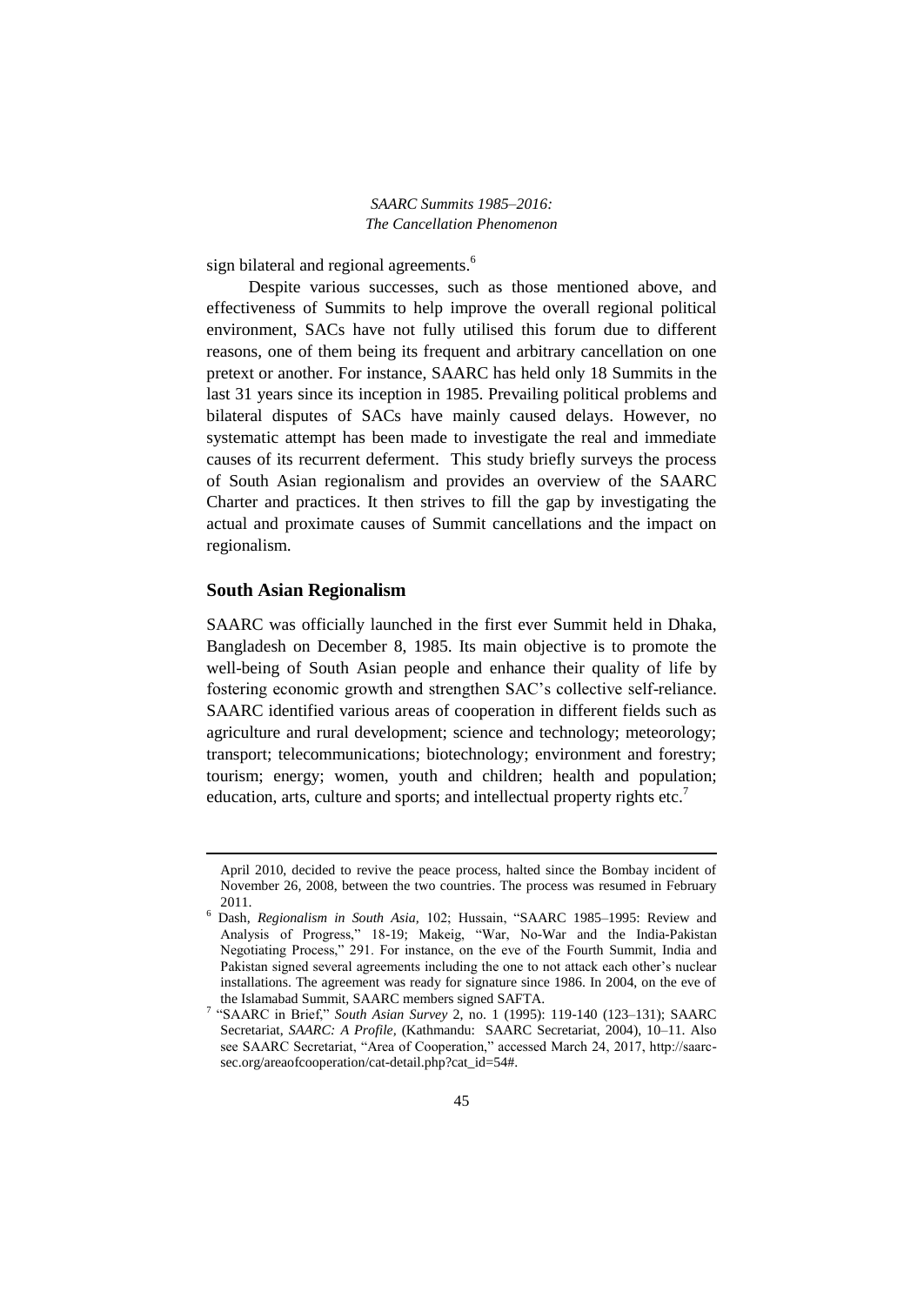In order to advance its objectives, SAARC took several initiatives, concluded various agreements and conventions and set up regional centres in different member countries and the South Asian University (SAU) established in India in  $2010$ .<sup>8</sup> By 2014, it had 11 regional centres, but the fourteenth Summit decided to shut down some of them. Thus, by 2016, some closed down and some were merged together to bring their number down to five.<sup>9</sup> SAARC also set up a food reserve in 1987 and a food bank in 2007 to ensure food security.<sup>10</sup> It strived to create common regional (South Asian) identity symbolising the unity and oneness of the region, by promoting people-to-people contacts through promotion of regional tourism; exchange of students, academics, journalists, artists, and other professional groups and members of civil society organisations; increased involvement of private sector in various SAARC activities, and; creation of regional bodies and forums, known as SAARC Apex Bodies, besides promotion of sports, arts and cultural cooperation.<sup>11</sup> In 2004, at the Islamabad Summit, SAARC also adopted a Social Charter for the welfare of women, children, disabled, and youth.<sup>12</sup>

SAARC made significant progress towards trade liberalisation and economic integration. It concluded agreements on South Asian Preferential Trade Arrangement (SAPTA) in 1993 and South Asian Free Trade Area (SAFTA) in 2004. To further this process, members signed several other agreements such as those on establishment of the SAARC Arbitration Council in 2005; Avoidance of Double Taxation and Mutual Administrative Assistance in Tax Matters in 2005; Mutual Administrative Assistance in Customs Matters in 2005; the establishment of South Asian

1

<sup>8</sup> SAARC took decision to establish SAU in the Fourteenth Summit held in New Delhi in 2007. SAU started its first academic session in 2010. For further details, see SAU"s official website; http://www.sau.int/.

<sup>&</sup>lt;sup>9</sup> "SAARC Centres Reduced to 5 from 11," *Kathmandu Post*, June 12, 2016, http://kathmandupost.ekantipur.com/news/2016-01-12/saarc-centres-reduced-to-5-from-11.html.

<sup>&</sup>lt;sup>10</sup> SAARC Secretariat, *SAARC Summits, 1985-1988* (Kathmandu: SAARC Secretariat, 1990), 151, 153, 209 and 215; SAARC Secretariat, "Declaration of Fourteenth SAARC Summit," April 3-4, 2007,

http://www.saarc-sec.org/userfiles/Summit%20Declarations/14%20-

<sup>%20</sup>New%20Delhi,%2014th%20Summit%203-4%20April%202007.pdf.

<sup>&</sup>lt;sup>11</sup> For details see SAARC Secretariat, "Area of Cooperation: People-to-People Contacts" (Kathmandu: SAARC Secretariat, n.d.), accessed March 24, 2017, http://saarc-sec.org/areaofcooperation/cat-detail.php?cat\_id=52.

<sup>&</sup>lt;sup>12</sup> SAARC Secretariat, "SAARC Social Charter" (Kathmandu: SAARC Secretariat, n.d.), accessed March 24, 2017,

http://saarc-sec.org/areaofcooperation/detail.php?activity\_id=7.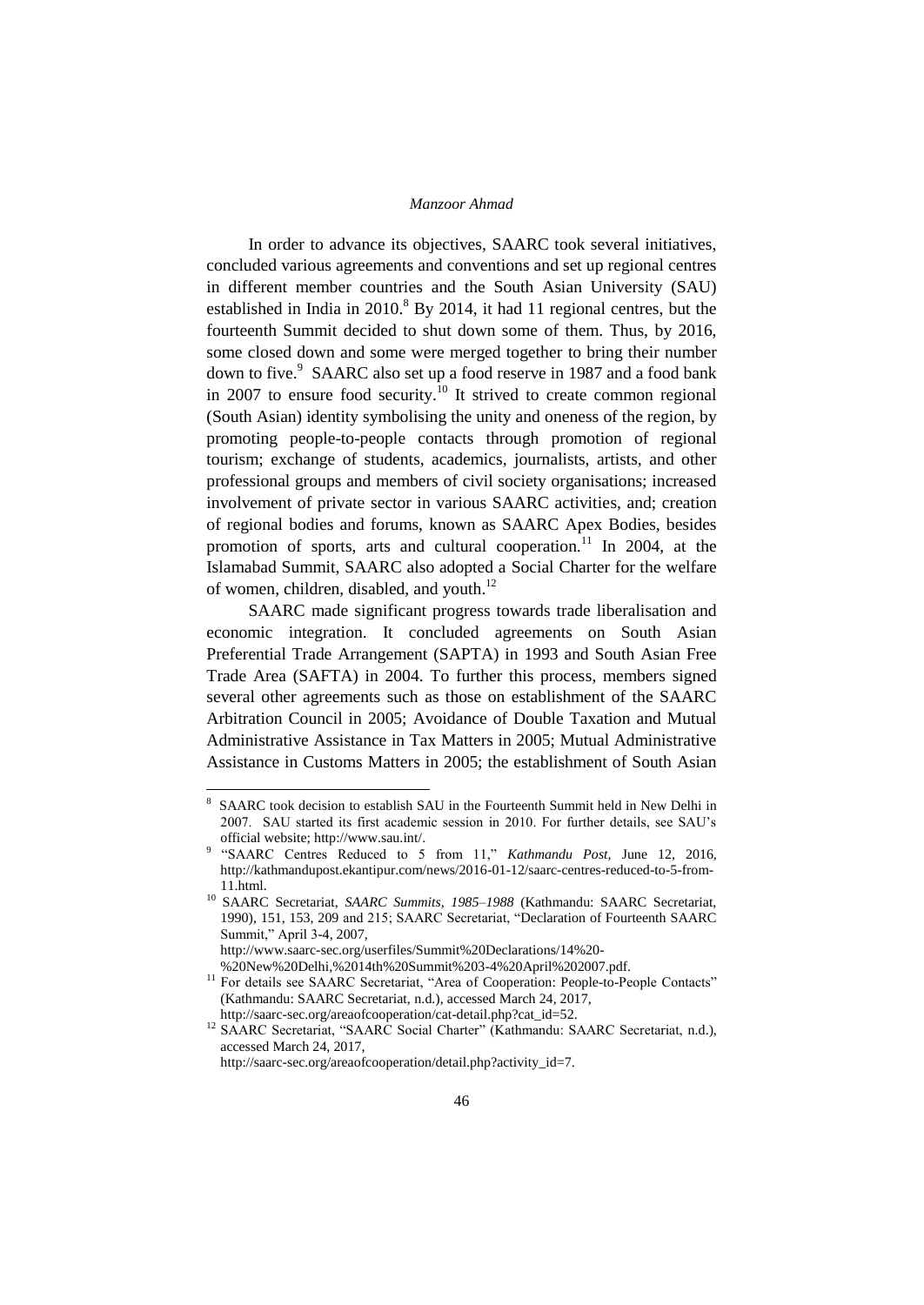Regional Standards Organisation (SARSO) in 2008; Trade in Services in 2010 and Energy Cooperation (Electricity) in 2014.<sup>13</sup>

SAARC areas of cooperation also include terrorism, narco-trade and criminal matters.<sup>14</sup> It concluded a Regional Convention on Suppression of Terrorism (RCST) in 1987; Additional Protocol to RCST in 2004; Convention on Narcotic Drugs & Psychotropic Substances in 1990; and a Convention on Mutual Assistance on Criminal Matters in 2008.

However, SAARC has not been able to put into practice many of its decisions and realise its commitments and promises.<sup>15</sup> Several government officials have also pointed out this failure. For instance, M. R. Acharya, a former foreign secretary of Nepal summed it up in these words:

> We have oceans of documents, ideas, proposals and studies. But we have hardly implemented them. After twenty years, we don"t have one regional project that has a SAARC trademark.

<sup>&</sup>lt;sup>13</sup> SAARC Secretariat, "Agreements and Conventions" (Kathmandu: SAARC Secretariat, n.d.), accessed March 24, 2017, http://saarc-sec.org/SAARC-Conventions/63/;

SAARC Secretariat, "Agreements" (Kathmandu: SAARC Secretariat, n.d.), accessed March 24, 2017, http://saarc-sec.org/Agreements/69/.

<sup>&</sup>lt;sup>14</sup> Mussarat Jabeen and Ishtiaq A. Choudhry, "Role of SAARC for Countering Terrorism in South Asia," *South Asian Studies* 28, no. 2 (2013), 389-403 (392–394). Also see SAARC Secretariat, "Area of Cooperation: Security Aspects" (Kathmandu: SAARC Secretariat, n.d.), accessed March 24, 2017,

http://saarc-sec.org/areaofcooperation/cat-detail.php?cat\_id=59.

<sup>15</sup> E. Sudhakar, *SAARC: Origin, Growth and Future* (Lahore: Book Traders, 1994), 200. For instance, SAARC countries signed regional conventions on suppression of terrorism but their mutual cooperation in this field is insignificant. They also signed a regional convention to prevent child and women trafficking for prostitution and to bring an end to this menace, but SAARC members practically did nothing substantial to achieve this goal. Decisions made in Summits are hardly implemented and thus, in the words of Sudhakar, 'remained as pious precepts confined to pieces of paper and slogans.' Thirteenth SAARC Summit, "Dhaka Declaration," November 13, 2005,

sec.org/userfiles/Summit%20Declarations/13%20-%20Dhaka%20-

<sup>%2013</sup>th%20Summit%2012-13%20Nov%202005.pdf. In fact, SAARC itself recognises this failure and some of its Summit declarations too pointed out this fact. For instance, recognising the failure of SAARC in achieving its goals and implementation of agreed programmes in many fields, the Thirteenth Summit, held in 2006, "directed all SAARC institutions and mechanisms to work collectively towards a decade dedicated to implementation." SAARC Secretariat, *SAARC Summits: (1990–1995),* vol. 2, (Kathmandu: SAARC Secretariat, 1996), 124; SAARC Secretariat, *SAARC Documents: Milestones in the Evolution of Regional Cooperation in South Asia (August 1995 – July 1998),* vol.6 (Kathmandu: SAARC Secretariat, 1998), 367 and 380. Earlier, in 1995, SAARC Council of Ministers had noted that the organisation had "matured as an institution" but it was still away from meeting its stated goals.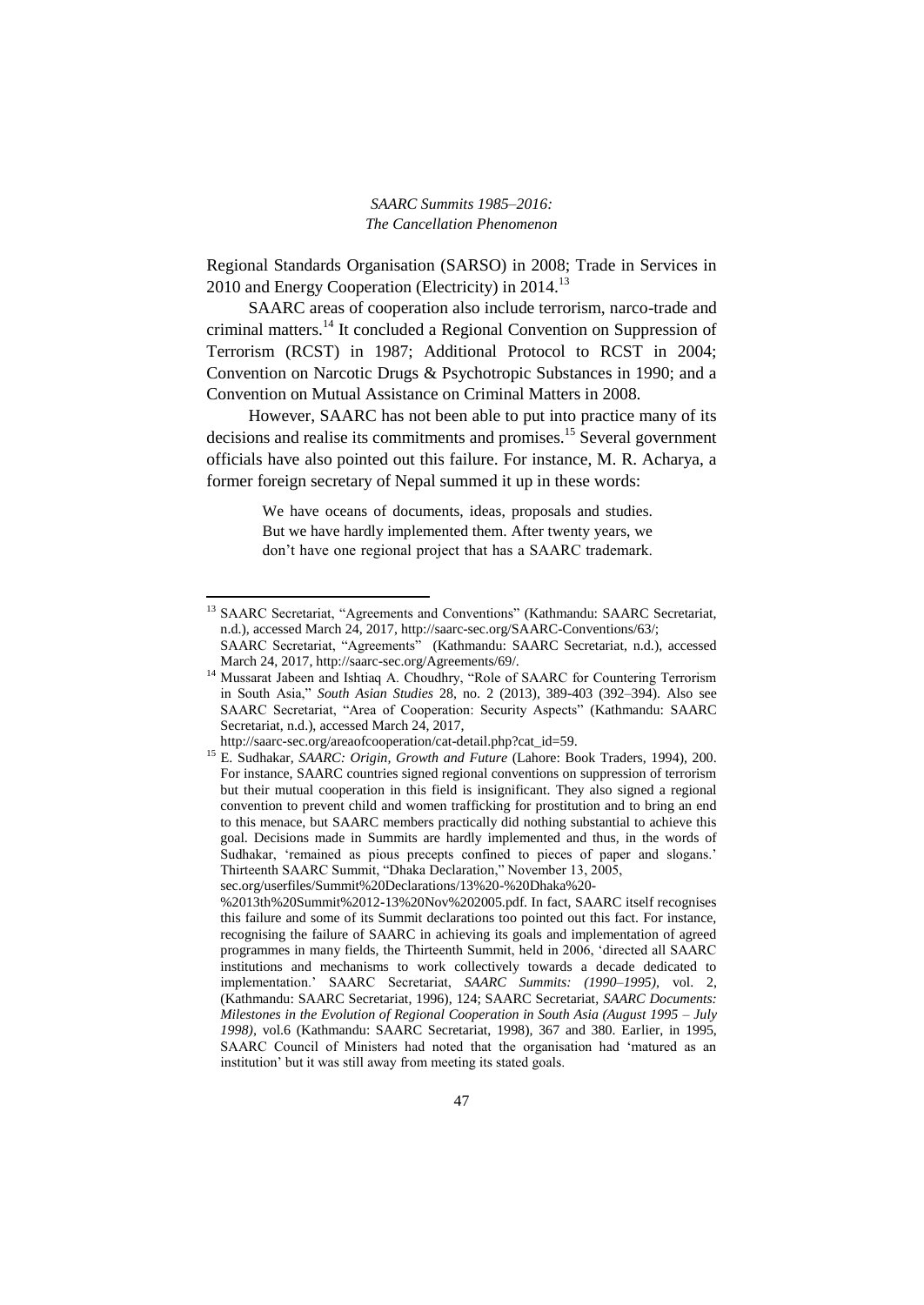As one foreign minister joked SAARC may soon become NATO: No Action Talk Only.<sup>16</sup>

It did not meet its targets set for the year 2000 such as those related to universal vaccination of children and primary education, child and mother nutrition, provision of clean water and shelter, and poverty alleviation.<sup>17</sup> SAARC members also fell short of achieving the Millennium Development Goals (MDGs).<sup>18</sup>

In sum, SAARC as a collective body has not brought visible change in the lives of South Asian people. The causes of this failure can be attributed to many factors such as having overambitious and unrealistic targets without understanding the severity of the problems, $19$  lack of commitment on the part of regional leadership, $^{20}$  financial constraints, and lack of priority given to socioeconomic development as compared to military and security considerations by  $SACs$ <sup>21</sup>

<sup>&</sup>lt;sup>16</sup> Cited by Lok Raj Baral, "Cooperation with Realism: The Future of South Asian Regionalism," *South Asian Survey* 13, no. 2 (2006): 265-275 (266).

SAARC Secretariat, *SAARC Summits*, 95, 211 and 214. SAARC had agreed to achieve the targets of general vaccination by 1990, child and maternal nutrition, access to safe drinking water and shelter and universal primary education by the 2000. The fourth Summit had launched the 'SAARC-2000-A Basic Needs Perspective' and called for a plan to achieve targets by the end of the century in the fields of food, clothing, shelter, education, health and population and environment. However, none of these targets were achieved either on the set date or even till now.

<sup>&</sup>lt;sup>18</sup> UN, *The Millennium Development Goals Report: 2015* (New York: United Nations, 2015); India met four out of eight targets. Vidya Venkat, "India yet to Achieve UN Millennium Development Goals," *Hindu,* September 15, 2015, http://www.thehindu.com/news/national/india-yet-to-achieve-un-millennium-

development-goals/article7654764.ece.

<sup>&</sup>lt;sup>19</sup> Michael Clemens and Todd Moss, "What's Wrong with the Millennium Development Goals?" (brief*,* Center for Global Development, Washington, D.C., 2005), 2–4, https://www.cgdev.org/files/3940\_file\_WWMGD.pdf.

<sup>20</sup> Yussuf A. Harun, "Regional Cooperation in South Asia: Bangladesh Perspective," in *Promoting Economic Cooperation in South Asia: Beyond SAFTA*, eds. Sadiq Ahmed, Saman Kelegama, and Ejaz Ghani (Washington, D.C.: World Bank, 2010), 283–285; Kamal Raj Dhungel, "Regional Energy Trade in South Asia: Problems and Prospects," *South Asia Economic Journal* 9, no.1 (2008): 173-193 (186–187).

<sup>&</sup>lt;sup>21</sup> See, Jean Drèze and Amartya Sen, "Security and Democracy in a Nuclear India," in *India: Development and Participation,* 2nd ed. (New Delhi: Oxford University Press, 2002); Akmal Hussain, "A Perspective on Peace and Economic Cooperation in South Asia," in *Promoting Economic Cooperation in South Asia: Beyond SAFTA*, eds. Sadiq Ahmed, Saman Kelegama, and Ejaz Ghani (New Delhi: SAGE Publications, 2010)*,* 12; and C. R. Reddy, "Indo-Pak Defence Spending," *South Asian Journal,* no.3 (2004): 124–231.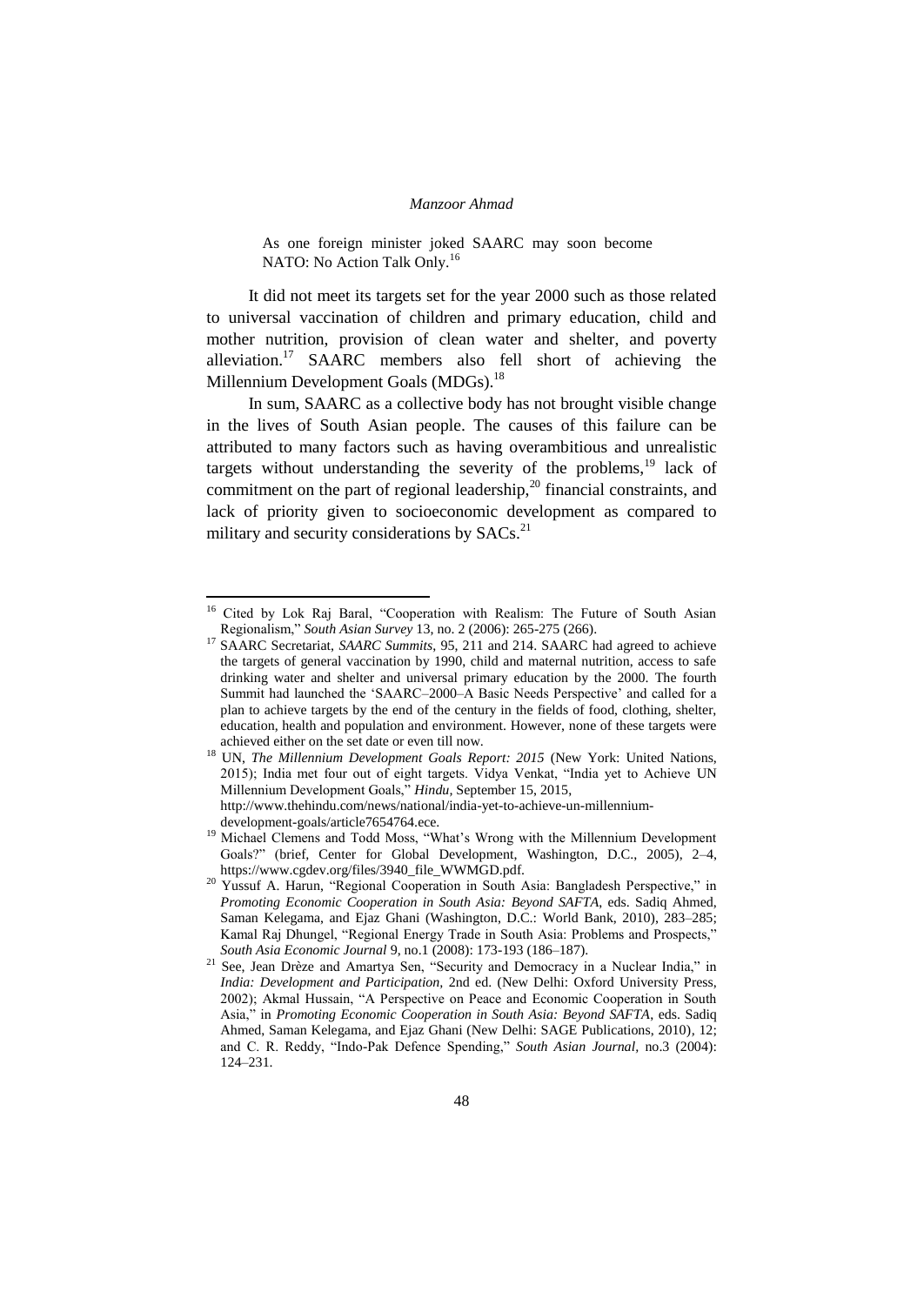#### *SAARC Summits: Charter Provisions and Practices of Regional States*

The supreme authority of SAARC lies with heads of state or government who, according to the Charter as signed on December 8, 1985, should meet "once a year or more often as and when considered necessary by the Member States." Council of Ministers (CoM) is the second highest and main decision–making body of SAARC. Besides other responsibilities, CoM reviews in its Inter-Summit Sessions (ISS) progress on Summit decisions and finalises its agenda, dates and venue. The SAARC Standing Committee (SSC) and SAARC Steering Committee, comprising of foreign secretaries and senior officials, respectively, are other important bodies. SAARC also has six technical committees (TCs) and four working groups, comprising of experts in different areas to help identify, prepare, implement and monitor programmes and activities in various areas of cooperation, now known as the Regional Integrated Programme of Action (RIPA).

Summits are supposed to be held on rotational basis based on the alphabetic order of all member states (Afghanistan, Bangladesh, Bhutan, India, Maldives, Nepal, Pakistan, and Sri Lanka). Each Summit ends with a declaration that also includes the announcement of the venue and schedule of the next Summit. The participation of every member is mandatory for convening the Summit.<sup>22</sup>

### *Postponement of SAARC Summits*

**.** 

Dhaka was honoured to host the first ever Summit because of its pioneer role in South Asian regionalism as it was President Zia of Bangladesh who had initially given the idea of  $SAARC<sup>23</sup>$  During the final stages of the preparatory work (1981–1985) to launch SAARC, Bangladesh offered to host the first Summit which was accepted. The reason behind this was evident and was also noted by the foreign secretaries of SACs in these words:

<sup>22</sup> "SAARC Inter-Summit Postponed Once Again," *Himalayan Times,* February 22, 2013. <sup>23</sup> Lawrence Sáez, *The South Asian Association for Regional Cooperation (SAARC): An Emerging Collaboration Architecture* (New York: Routledge, 2011), 12-13.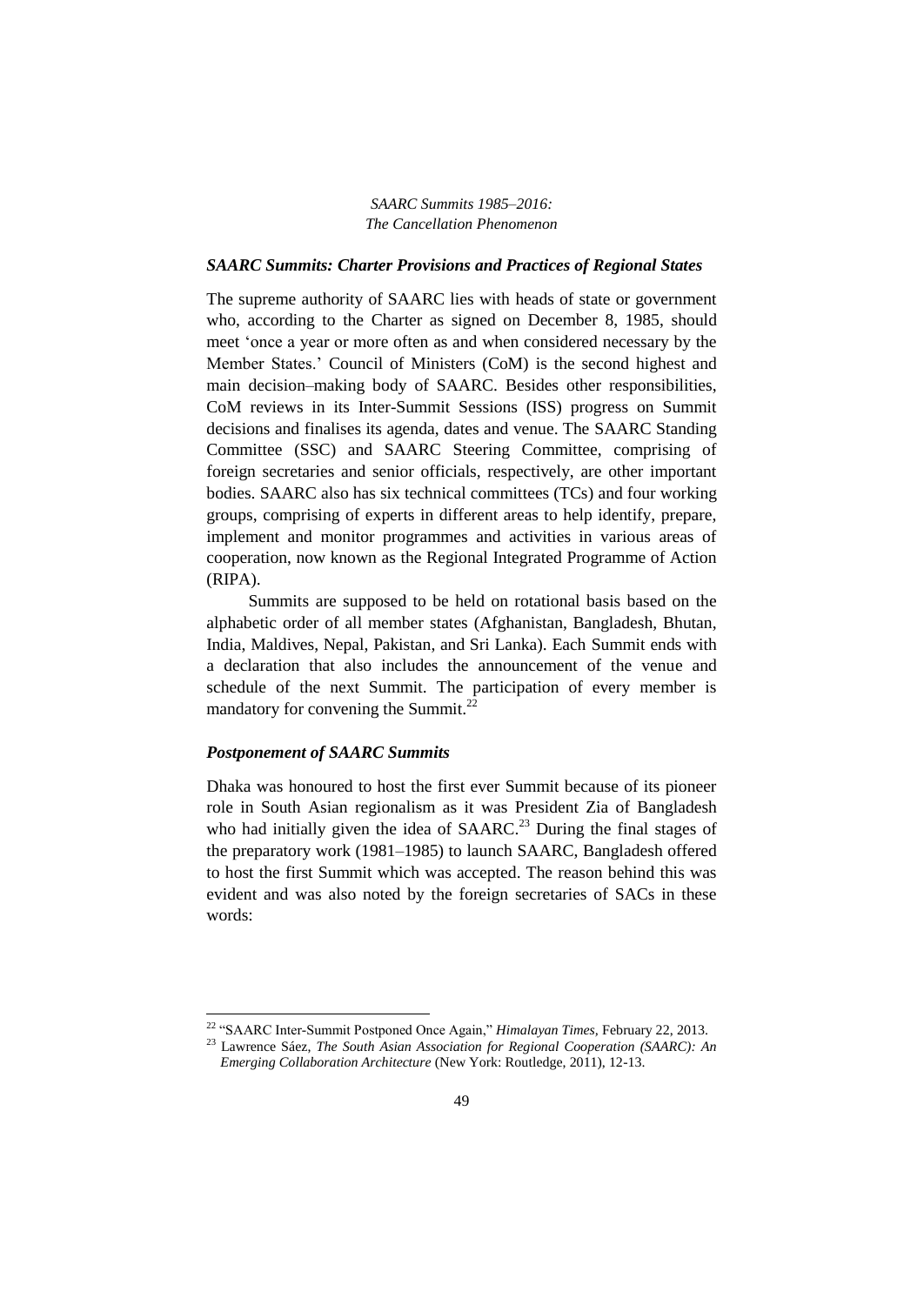[Dhaka was]… appropriately selected as the venue of first Summit, particularly in view of Bangladesh"s initiative in launching the South Asian Regional Cooperation.<sup>24</sup>

The first Summit was held at the end of 1985 (December 7–8) when SAARC was officially launched. Since then, only 18 Summits have been held, i.e. ten in the first 15 years (1986 – 2000) and eight in next 15 years (2001 – 2016). This shows more frequent cancellations over the last 14-15 years: 1989, 1992, 1994, 1996, 1999, 2000, 2001, 2003, 2006, 2009, 2012, 2013, 2015 and  $2016.<sup>25</sup>$  Out of the 18 Summits that SAARC has so far organised, only five were held on previously announced dates and venues, while five others could only be convened after reshuffling their venues and eight after changing their scheduled or expected dates. The Summits were deferred for different time periods, ranging from six weeks to over two years, on one pretext or another.

Since the SAARC Charter does not provide for compensating a delayed Summit, delay of a moot for even a few weeks or months disturbs the entire calendar and affects the schedule of every subsequent meeting, as reflected in Table 1:

1

<sup>&</sup>lt;sup>24</sup> SAARC Secretariat, *From SARC to SAARC: Milestones in the Evolution of Regional Cooperation in South Asia (1980 – 1988),* vol. 1 (Kathmandu: SAARC Secretariat, 1988), 83.

 $^{25}$  In 2015, it was neither scheduled nor expected due to an amendment in the SAARC Charter that now provides holding the Summit after two years.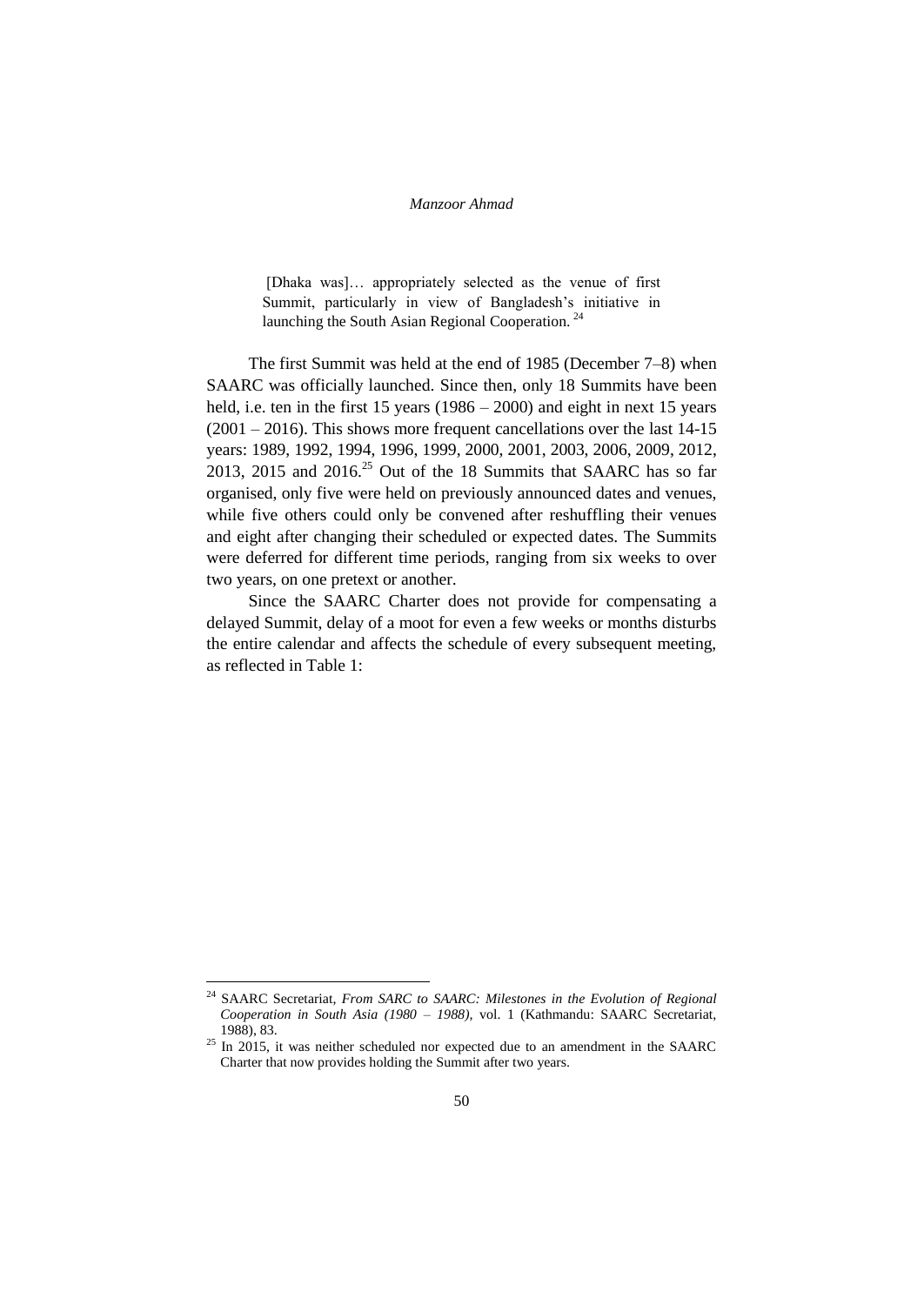# **Table-1 SAARC Calendar**

| <b>Summits</b> | <b>Scheduled/Expected</b> | <b>Actual Date and Venue</b> |
|----------------|---------------------------|------------------------------|
|                | Dates* and Venue          |                              |
| First          | Dec. 1985, Dhaka          | Dec. 7-8, 1985, Dhaka        |
| Second         | Nov. 16-17, 1986          | Nov. 16-17, 1986, Bangalore  |
| Third          | 1987, Thimphu             | Nov. 2-4, 1987, Kathmandu    |
| Fourth         | 1988, Colombo             | Dec. 29-31, 1988, Islamabad  |
| Fifth          | 1989, Colombo             | Nov. 21-23, 1990, Malé       |
| Sixth          | Nov. 7-9, 1991, Colombo   | Dec. 21, 1991, Colombo       |
| Seventh        | Dec. 1992, Dhaka          | Apr. 10-11, 1993, Dhaka      |
| Eighth         | 1994, New Delhi           | May 2-4, 1995, New Delhi     |
| Ninth          | 1996, Malé                | May 12-14, 1997, Malé        |
| Tenth          | July 29-31, 1998,         | July 29-31, 1998, Colombo    |
|                | Colombo                   |                              |
| Eleventh       | i) Nov. 1999, Kathmandu   | Jan. 4-6, 2002, Kathmandu    |
|                | ii) 2000, Kathmandu       |                              |
|                | iii) 2001, Kathmandu      |                              |
| Twelfth        | Jan. 2003, Islamabad      | Jan. $4-6$ , 2004, Islamabad |
| Thirteenth     | a. Jan. 9-11, 2005, Dhaka | Nov. 12-13, 2005, Dhaka      |
|                | b. Feb. 6-7, 2005, Dhaka  |                              |
| Fourteenth     | April 3-4, 2007, New      | April 3-4, 2007, New Delhi   |
|                | Delhi                     |                              |
| Fifteenth      | 2008, Malé                | August 2-3, 2008, Colombo    |
| Sixteenth      | Sept. 2009, Malé          | April 28-29, 2010, Thimphu   |
| Seventeenth    | Nov. 10-11, 2011, Addu    | Nov. 10-11, 2011, Addu City  |
|                | City                      |                              |
| Eighteenth     | i) Nov.-Dec. 2012,        | Nov. 26-27, 20014,           |
|                | Kathmandu                 | Kathmandu                    |
|                | ii) Nov.-Dec. 2013,       |                              |
|                | Kathmandu                 |                              |
| Nineteenth     | Nov. 09-10, 2016,         | New dates are yet to be      |
|                | Islamabad                 | announced.                   |

\* Where exact dates/months were undecided, only years have been mentioned.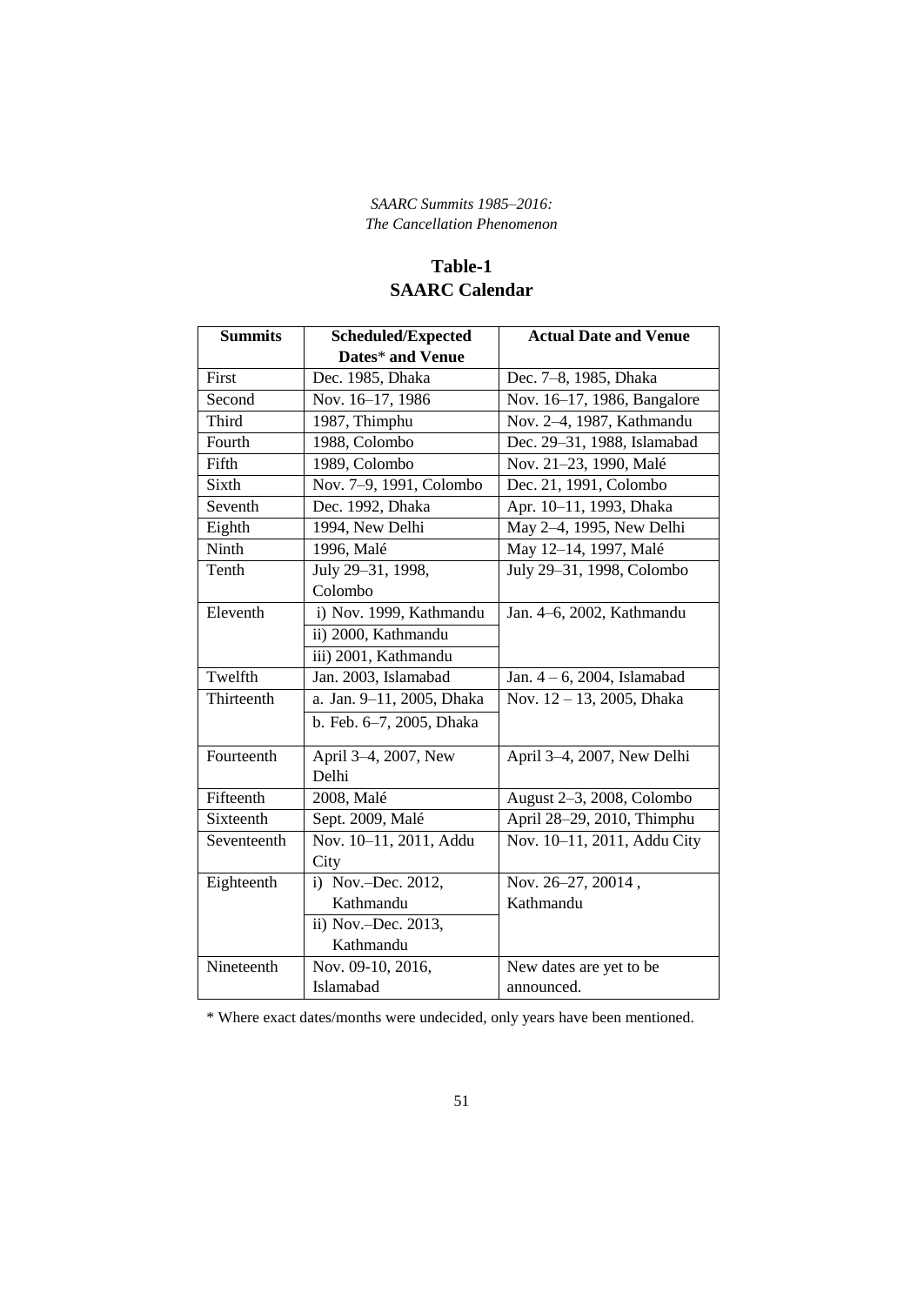# **Causes of Cancellation**

There have been numerous causes of recurrent postponement/cancellation of SAARC Summits. The most significant among them include members" bilateral disputes; political problems and contentious issues, with India being a party in almost all of them; members' internal problems such as political instability, unrest, general elections, insurgencies, and economic recessions; lack of adequate infrastructure and resources on the part of some SRCs to organise the regional event; and natural calamities. Stubbornness on the part of some of SRCs such as their refusal to organise (Sri Lanka) or attend (Bhuttan besides India) the moot also undermined the Summit process.

On India"s insistence, SACs included Article 10 in the Charter, at the time of inception of the organisation in 1985, that precludes discussion of contentious issues and bilateral problems at all SAARC meetings in order to protect the organisation from being affected by them.<sup>26</sup> However, the very existence of contentious issues, bilateral disputes and political problems among SACs has been the "most common reason" for cancellations. Since, India is involved in most, if not all, of these disputes, thus, in most cases, "India–related issues" were the chief causes of Summit cancellations.<sup>27</sup>

### *First Decade (1986–1995)*

1

The Summit process has suffered since the very early days of SAARC. In the first decade (1986–1995), only seven Summits were held and the regional moot could not take place in 1989, 1992 and 1994. The venues in 1987 and 1988 were changed, while the meeting in 1990 was held after a diplomatic battle between Sri Lanka and the Maldives. In 1991, the Summit was held after a delay of four months. These Summits mostly suffered due to strained relations of SAARC members, especially India. Infrastructural and economic problems of SRCs also affected the process.

<sup>&</sup>lt;sup>26</sup> Mavara Inayat, "The South Asian Association for Regional Cooperation," in *Regionalism in South Asian Diplomacy*, eds. Alyson J. K. Bailes, John Gooneratne, Mavara Inayat, Jamshed Ayaz Khan and Swaran Singh (policy paper 15, Stockholm International Peace Research Institute, Stockholm, 2007), 19.

<sup>&</sup>lt;sup>27</sup> Ugo Caruso, "Comprehensive Security in South Asia: SAARC and the Applicability of OSCE Standards," in *Minority Rights in South Asia*, eds. Rainer Hofmann and Ugo Caruso (Frankfurt am Main: Peter Lang, 2011), 179.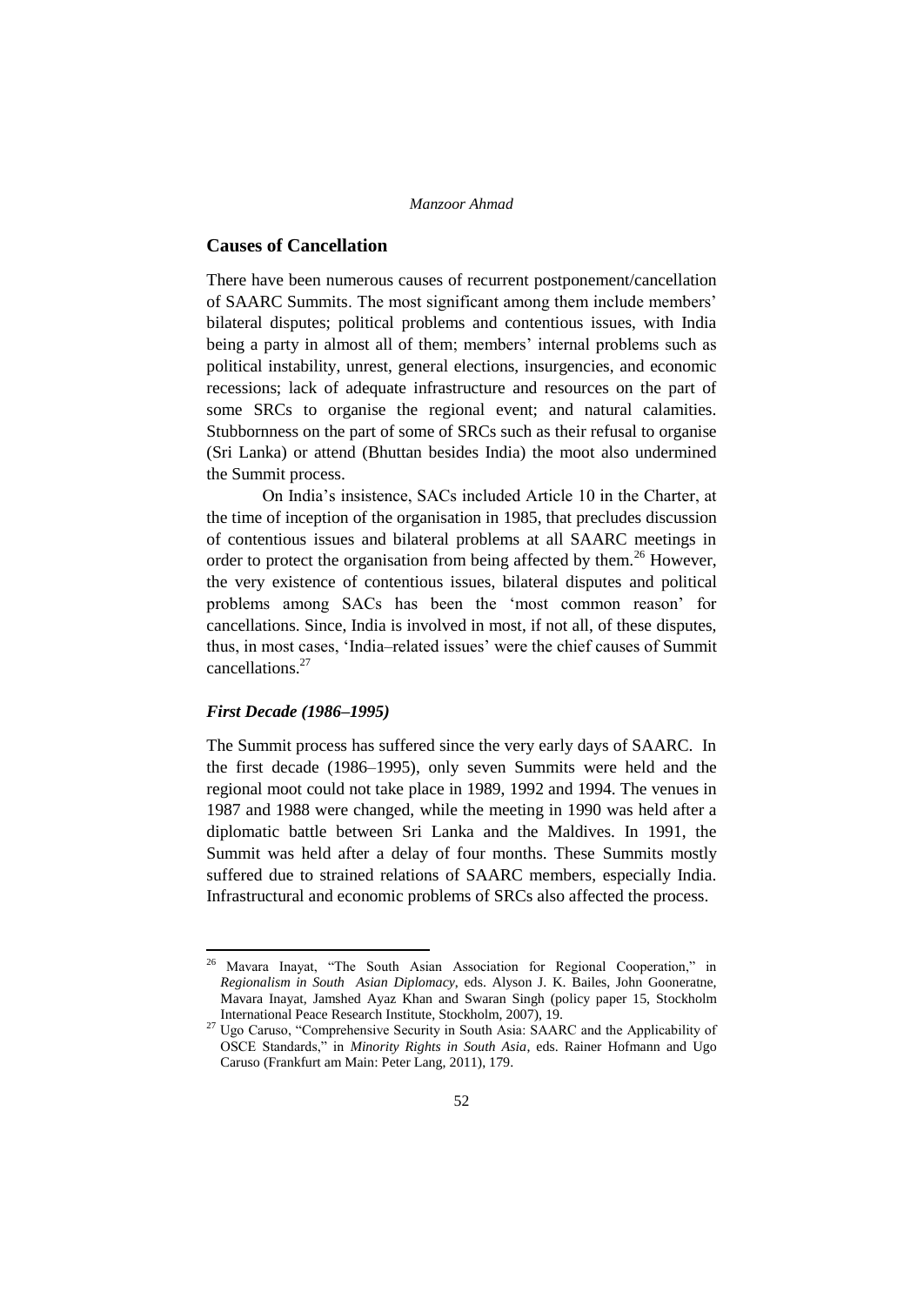## *Members' Economic Problems*

The Summit process suffered for the first time just within a year since launching the organisation when Bhutan was unable to host the third Summit. Earlier, at the first Summit it had been decided to convene the second and third moot in India and Bhutan in 1986 and 1987, respectively. The Second Summit held in Bangalore, India on November 16–17, 1986, recognised Bhutan"s inability to organise due to lack of infrastructure and financial resources needed to host such a big event, $^{28}$  and so it was decided to shift the venue of the next moot to Kathmandu, Nepal (November 2-4, 1987). The Third Summit was, thus, held in Kathmandu, Nepal that reaffirmed convening the Fourth Summit in Sri Lanka in 1988; and the fifth one in Islamabad in 1989. Meanwhile, due to tensions in bilateral relations, both Summits could not be organised on agreed dates and venues.

# *India-Sri Lanka Tensions*

**.** 

Political and security tensions between New Delhi and Colombo over the Tamil issue<sup>29</sup> and subsequent deployment of Indian Peace Keeping Force (IPKF) in Sri Lanka severely undermined the Summit process from 1988 to 1991. The Tamil insurgency that began in 1982 strained Indo–Lankan ties as India pressurised Sri Lanka for a negotiated settlement of the problem, while Colombo accused New Delhi of backing Tamil rebels. The second Summit provided both countries the opportunity to start negotiations<sup>30</sup> that resulted in an agreement signed by Prime Minister Rajiv Gandhi of India and President Jayawardene of Sri Lanka in 1987.<sup>31</sup> Consequently, New Delhi deployed 80,000 IPKF in Sri Lanka. However,

<sup>28</sup> "Thimphu Likely to Host SAARC Summit," *APFA NEWS.com,* May 18, 2009, http://apfanews.com/stories/thimphu-likely-to-host-saaec-summit.html.

<sup>29</sup> See Rohan Gunaratna, *Indian Intervention in Sri Lanka: The Role of India's Intelligence*  Agencies, 2nd ed. (Colombo: South Asian Network on Conflict Research, 1993). Ethnic conflict between Sinhalese and Tamils turned into Tamil insurgency in Sri Lanka in 1983 that adversely affected Colombo"s relations with New Delhi for several years. The insurgency lasted till 2009 when it was finally crushed by Lankan forces. India"s role in Tamil insurgency remained a crucial one.

<sup>30</sup> J. N. Dixit, *India-Pakistan in War & Peace* (London: Routledge, 2002), 253;

<sup>&</sup>lt;sup>31</sup> Shelton U. Kodikara, "Genesis of the Indo - Sri Lanka Agreement of 29 July, 1987," *Contemporary South Asia* 4, no. 2 (1995): 171-185 (171), http://www.tandfonline.com/doi/abs/10.1080/09584939508719760.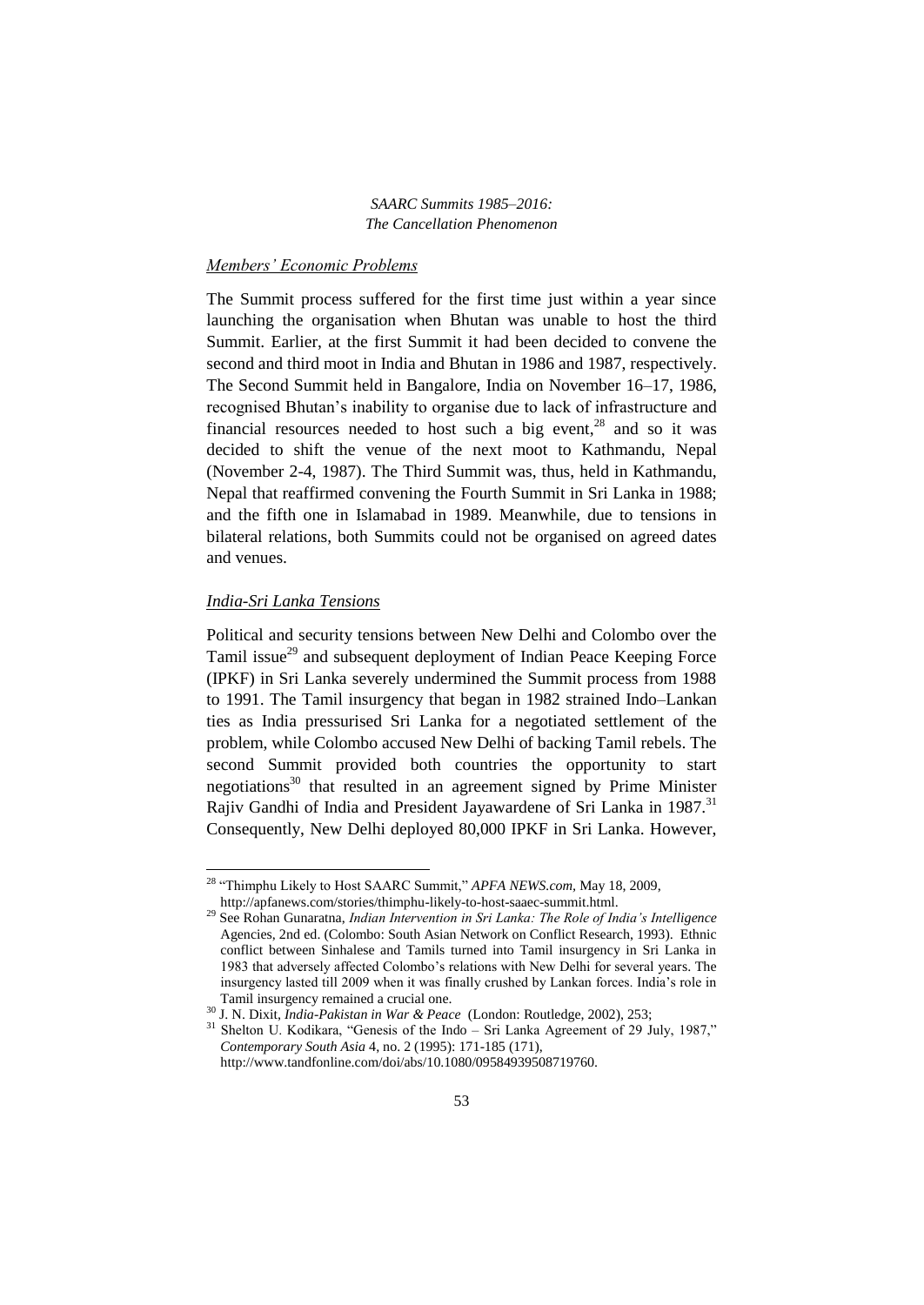many in Sri Lanka regarded the move as an infringement on the country"s sovereignty. Due to the growing resentment and violence over deployment of IPKF, their bilateral relations took a turn for the worse.

Indo–Lankan strained relations affected the Summit process for years and both were responsible for this. Sri Lanka refused to host the Summit until India withdrew its troops. The decision was caused by the internal strife and prevailing resentment and suspicion over deployment of IPKF in the country.<sup>32</sup> Consequently, the Fourth Summit was shifted to Islamabad from December 29–31, 1988, where it was decided to convene the Fifth Summit in Colombo in 1989; and to grant special honour to the Maldives by convening the sixth moot on the eve of its twenty–fifth independence anniversary in 1990. However, Colombo again refused to host the Summit in 1989 as a protest over the presence of IPKF on its soil, therefore, the moot could not take place.

After the withdrawal of Indian troops from Sri Lanka on March 25, 1990, Colombo expressed its readiness to host, but the Maldives insisted on organising it to mark the silver jubilee of its independence. This led to a diplomatic war between both states. However, on persuasion of other members, Colombo ultimately conceded the opportunity to Malé where the Summit was held from November 21–23, 1990.<sup>33</sup> It gave regional leaders an opportunity to express their solidarity with the government and the people of the Maldives on the eve of their national celebrations.<sup>34</sup>

Indo–Lankan controversy also overshadowed the Sixth Summit, scheduled to be held in Colombo from November 7–9, 1991. It was postponed at the last minute when King Jigme Singye Wangchuck of Bhutan announced his inability to attend because of unrest and violence in his country.<sup>35</sup> The SRCs were willing to go ahead with a representative of the King, but India opposed this declaring that it would be a violation of the Charter that outlines the presence of all heads of state or government in order to convene a Summit, as it might "set an unwelcome precedent and undermine the significance of Summit meetings.<sup>36</sup> The pause caused by domestic problems of Bhutan continued for several weeks. Reportedly,

<sup>32</sup> Dixit, *India-Pakistan in War & Peace*, 264; Sridharan, "Regional Organisations and Conflict Management," 9.

<sup>33</sup> Dash, *Regionalism in South Asia,* 99.

<sup>34</sup> SAARC Secretariat, *SAARC Summits: (1990–1995),* vol. 2, 56.

<sup>35</sup> Dash, *Regionalism in South Asia,* 99–100.

<sup>36</sup> Ibid.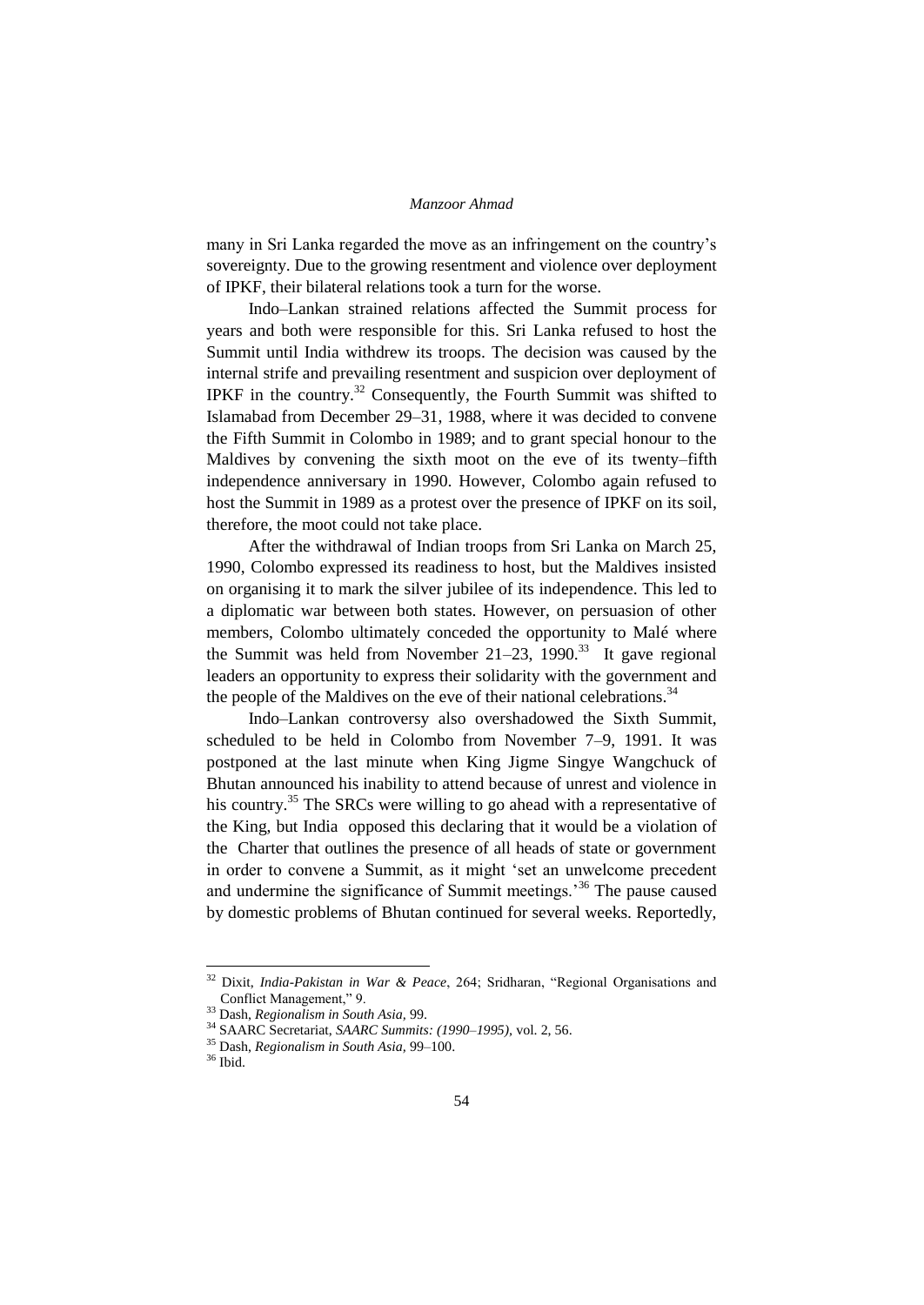there was an Indian hand behind the crisis which "engineered" the postponement of the Summit for about a month. $37$ 

The media and government officials of SRCs believed that India was responsible for ruining the Summit.<sup>38</sup> In fact, the above crisis was also a consequence of the tense Indo–Lankan relations rooted in the deployment of IPKF in Sri Lanka. In 1989, Ranasinghe Premadasa became Sri Lanka"s third President and demanded the immediate withdrawal of IPKF. India offered phased withdrawal because of logistical problems, but Colombo rejected this. Sri Lanka had misgivings towards India over alleged Indian efforts to discredit President Premadasa and inspiring an impeachment motion against him through opposition parties in October 1991.<sup>39</sup> Meanwhile, New Delhi was annoyed with President Premadasa over his 'provocative actions' such as demand of immediate withdrawal of IPKF and alleged efforts to undermine India"s role in the civil war by inviting leaders of the Liberation Tigers of Tamil Eelam (LTTE) for direct talks and seeking their support to fight against IPKF, the "common enemy."<sup>40</sup> The initial postponement of the Summit was broadly perceived as 'the collapse of the SAARC movement.<sup>'41</sup> However, sagacity prevailed among regional leaders and efforts of SRCs helped save the organisation. On their persuasion, Bhutanese King issued an apology over his failure to attend the Summit which helped remove misapprehensions. Ultimately, the members agreed to convene a one-day Summit which was held in Colombo on December 21, 1991.<sup>42</sup>

Since IPKF was deployed with Sri Lankan consent and as a consequence of a bilateral agreement between the two states, thus, there was no need on the part of Colombo to refuse hosting the Summit on this pretext. It could have used other means to persuade or pressurise India instead of harming the Summit process. Meanwhile, India could have respected and accepted immediately the Lankan demand of withdrawing IPKF instead of harbouring its hegemonic designs in the region. Being the largest member of SAARC, it has the responsibility to protect SAARC.

<sup>37</sup> "Pak Postpones SAARC Summit Indefinitely," *Economic Times,* December 9, 2002.

<sup>38</sup> Dash, *Regionalism in South Asia,* 99–100.

<sup>39</sup> Ibid.

<sup>40</sup> Ibid., 100.

 $^{\rm 41}$  Ibid.

 $42$  Ibid.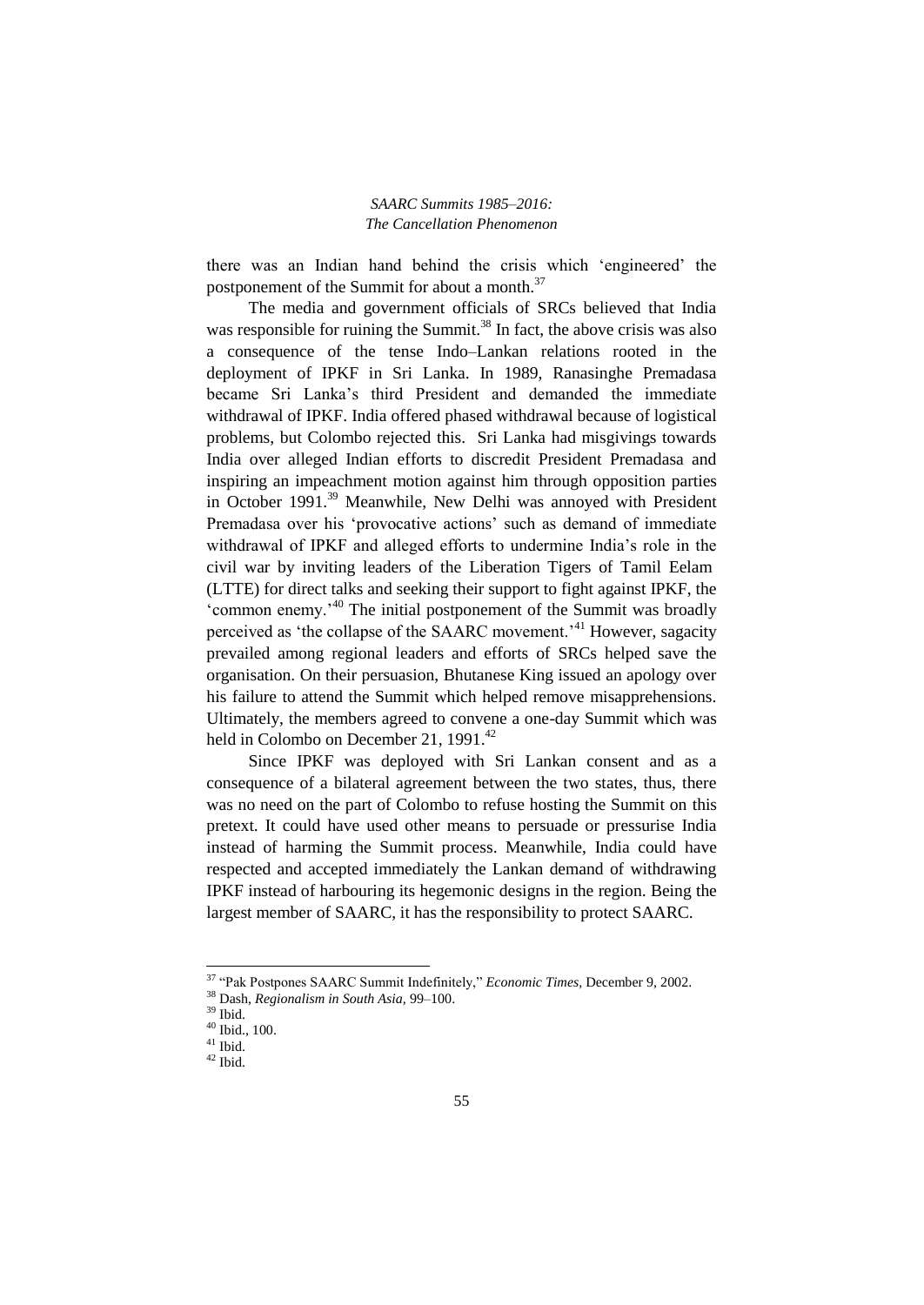#### *Indo–Bangladesh Tensions*

The process of postponement of Summits continued in the successive years. Bilateral ties between SAARC members, particularly India"s tense relations with Bangladesh and Pakistan affected the Summit process and demonstrated the primacy of politics in South Asian regionalism. The Sixth and Seventh Summits had decided to convene the upcoming moots in Bangladesh and India in 1992 and 1994, respectively. Both these Summits were not held on the agreed dates and were delayed till 1993 and 1995, respectively.

Indo–Bangladesh strained relations and tense regional environment caused delays in the Seventh Summit scheduled in Dhaka in December 1992. Their bilateral relations became worse due to some domestic events in both countries. The Summit was postponed when the Indian Prime Minister P. V. Narasimha Rao refused to attend following the strong reaction in Bangladesh, including demonstrations and eruption of communal violence, over demolition of the historic Babri Mosque at Ayudia, Uttar Pradesh in India by extremist Hindus on December 06,  $1992<sup>43</sup>$  This was the first occasion when India refused to attend a Summit which gave the SAARC process a severe blow.

The root cause of the problem also existed within Indian domestic politics which was being increasingly polluted due to growing extremism, communal violence and religious outbursts that threatened the lives, property of minorities and their sacred places spreading fear and anger throughout the region, more so in Bangladesh. Communal politics and religious fanaticism in India not only sharpened the cleavages within the polity, but also reinforced divisions at the regional level. After a delay of about five months, the Dhaka Summit was held from April 10–11, 1993.

## *Pakistan-India Tensions*

**.** 

The Eighth Summit became hostage to poor Indo–Pakistan relations. Reportedly, it was delayed and could not be held in 1994 due to the political and diplomatic 'freeze' between the two countries,<sup>44</sup> primarily

<sup>43</sup> Sridharan, "Regional Organisations and Conflict Management," 9; Ashok Pant, *The Truth of Babri Mosque* (Bloomington: iUniverse, 2012), 226–227.

<sup>44</sup> Francesco Obino, "SAARC: The Political Challenge for South Asia and Beyond," *Economic & Political Weekly* 44, no. 9, February 28, 2009, http://www.epw.in/journal/2009/09/special-articles/saarc-political-challenge-south-asia-

and-beyond.html.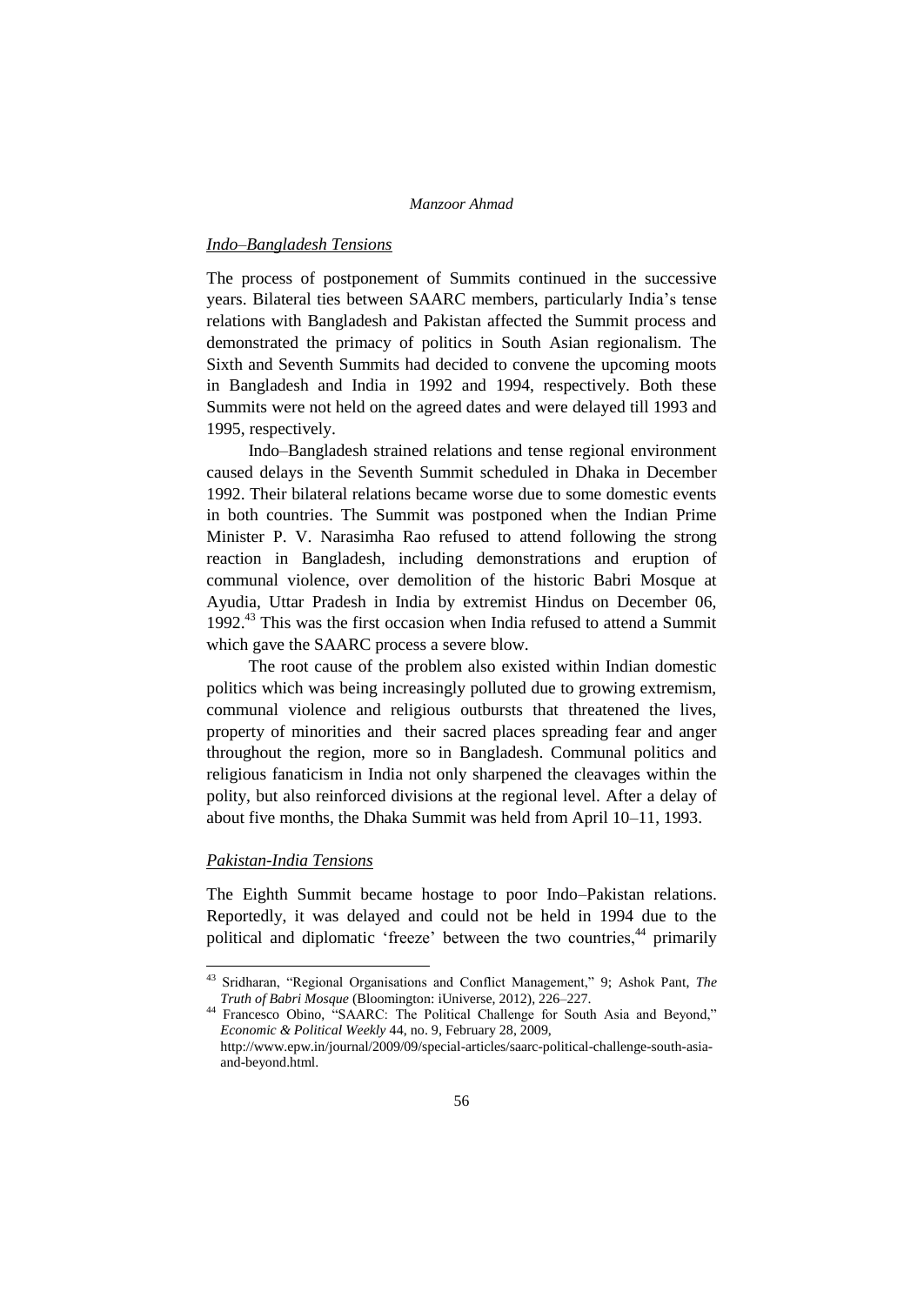Kashmir-centric issues such as Pakistan"s concerns over the grave and massive human rights violations by the occupied forces in Indian Held Kashmir (IHK); Indian accusations and propaganda against Pakistan of sponsoring militancy in IHK, and; Pakistan's insistence and Indian refusal to include the Kashmir problem as a core issue in bilateral talks. The dialogue process which began in December 1990 was suspended in January 1994 till March 1997.<sup>45</sup> Indian unwillingness to accept the reality of the problem and adequately address it through peaceful means led to the "freeze" in relations with Pakistan which obviously undermined the SAARC Summit.

The above discussion clearly demonstrates the limitations of regional cooperation in the presence of outstanding political problems in South Asia. Nonetheless, the Summit was later held from May 2–4, 1995 albeit under high tensions and suspicion between India and Pakistan.<sup>46</sup>

#### *Second Decade (1996–2005)*

1

The process of postponement of Summits continued throughout the second decade of SAARC. Only five Summits were held in this period and the moots could not be convened in 1996, 1999, 2000, 2001 and 2003. The process mainly suffered due to Pakistan-India relations, but internal national issues in host countries also caused delays. For instance, the Ninth Summit was to be held in the Maldives on dates to be decided through consultation. As per Charter provisions, the Summit was due by mid- 1996, but was held in May 1997, i.e. after a delay of one year as the Maldives needed more time to make arrangements. This reinforced the impression that this body was rather "toothless" since SAARC recurrently found itself unable to hold the Summit annually as provided in the Charter.

The Malé Summit helped improve Pakistan-India ties which in turn regenerated the SAARC process. At the sidelines of the Summit, Pakistan"s Prime Minister Nawaz Sharif met his Indian counterpart I. K. Guiral. Both leaders demonstrated 'considerable warmth' in their relations

<sup>45</sup> Verghese Koithara, *Crafting Peace in Kashmir: Through a Realist Lens* (New Delhi: Sage Publications, 2004), 43–44.

<sup>46</sup> Mussarat Jabeen, Muhammad Saleem Mazhar and Naheed S. Goraya, "SAARC and Indo–Pak Relationship," *Journal of Political Studies* 1, no. 2 (2010): 127-145(134), http://pu.edu.pk/images/journal/pols/Currentissue-pdf/Musarrat8.pdf.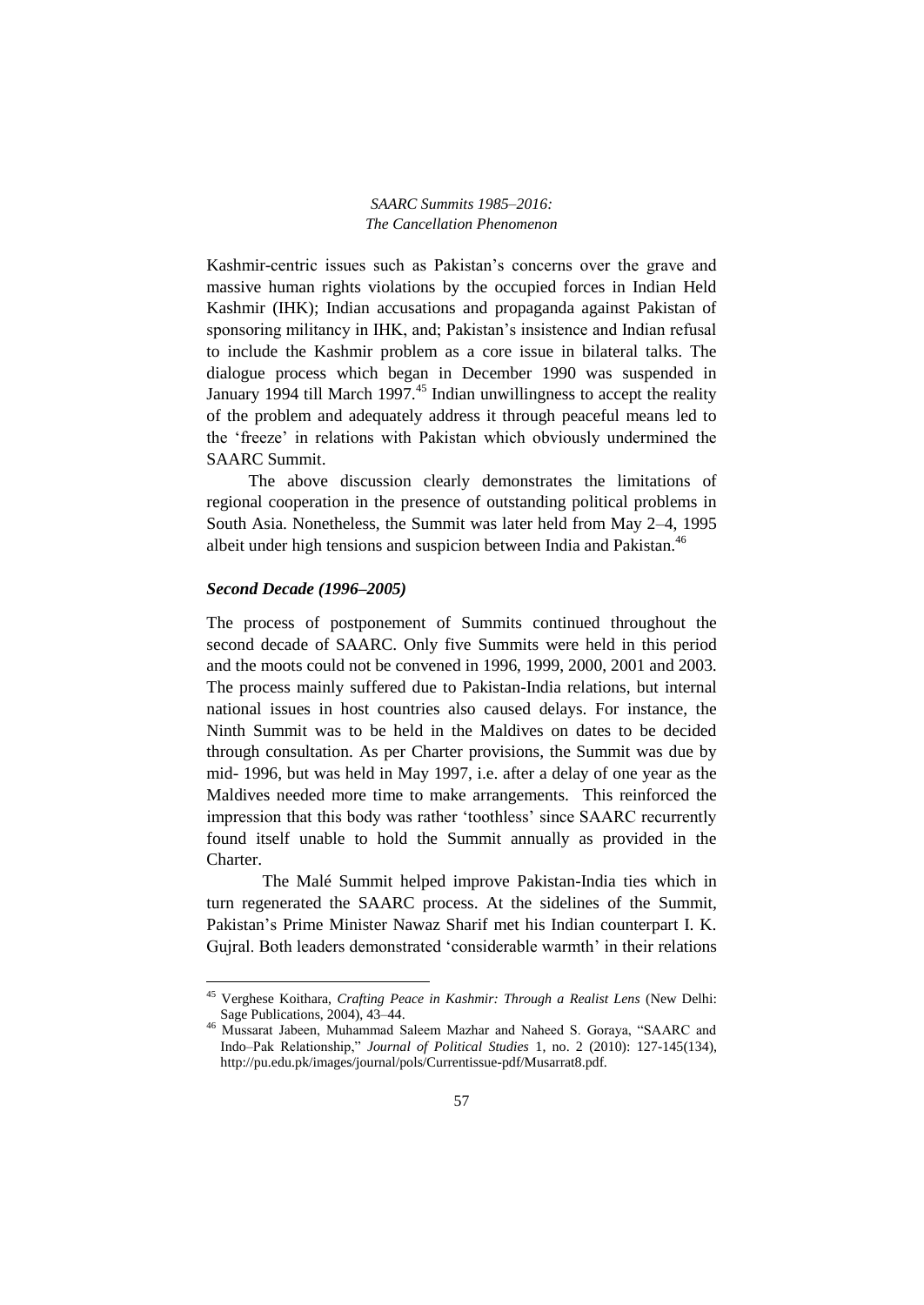and agreed to settle all differences though bilateral negotiations in the spirit of Simla Agreement.<sup>47</sup> The improvement in Indo–Pakistan ties had positive impact on SAARC particularly the trade liberalisation process. During the Summit, leaders agreed to bring the deadline of signing SAFTA forward from 2004 to 2001.<sup>48</sup>

 At this meeting, it was agreed to hold the Tenth Summit in Colombo, and Eleventh and Twelfth ones in Kathmandu and Islamabad, respectively. Unfortunately, the Tenth Summit was the only one in the 1990s that took place as scheduled, i.e. in Colombo, Sri Lanka, on July 29–31, 1998. Unfortunately, before the Eleventh Summit could be held in Kathmandu, events took a dramatic turn that deteriorated the regional political environment and crippled the process for several years.

### *India's Underhand Tactics towards Pakistan*

Improvement in Pak-India relations was short lived. The thaw in their ties that began in 1997 came to an abrupt end in 1999 following the Kargil conflict and the military coup in Pakistan. The Eleventh Summit was delayed until 2002, putting a gap of 42 months between the Tenth and Eleventh Summits. This was the longest ever gap between any two Summits in 31 years of SAARC history. The Eleventh Summit, to be held in Kathmandu in November 1999, was postponed due to India"s arbitrary refusal to attend.<sup>49</sup> Believing that participation in the moot would 'legitimise' the military government in Pakistan, India declined to 'share' the forum with Pervez Musharraf, the leader who had "masterminded the Kargil operation.<sup>50</sup>

The military coup was Pakistan"s domestic matter which India had no right to use as an excuse to not attend the Summit. Its refusal to attend mainly on this pretext demonstrated that New Delhi does not respect the universally accepted norms of non–interference in the internal affairs of other states – a principle which is part of the Charter of the United Nations Organization (UNO) and SAARC.

1

<sup>47</sup> Dash, *Regionalism in South Asia,* 100–101.

<sup>48</sup> IFA, "Malé Declaration," in *Statements and Declarations of SAARC: Summits of the Heads of State or Government (1985-2010)* (Kathmandu: Institute of Foreign Affairs, 2010), https://ifa.org.np/wp-content/uploads/2012/07/SAARC.pdf.

<sup>49</sup> Ross Masood Hussain, "New Directions for SAARC: A View from Pakistan," *South Asian Survey* 10, no. 1 (2003): 57-69 (64–65).

<sup>50</sup> Sridharan, "Regional Organisations and Conflict Management," 8.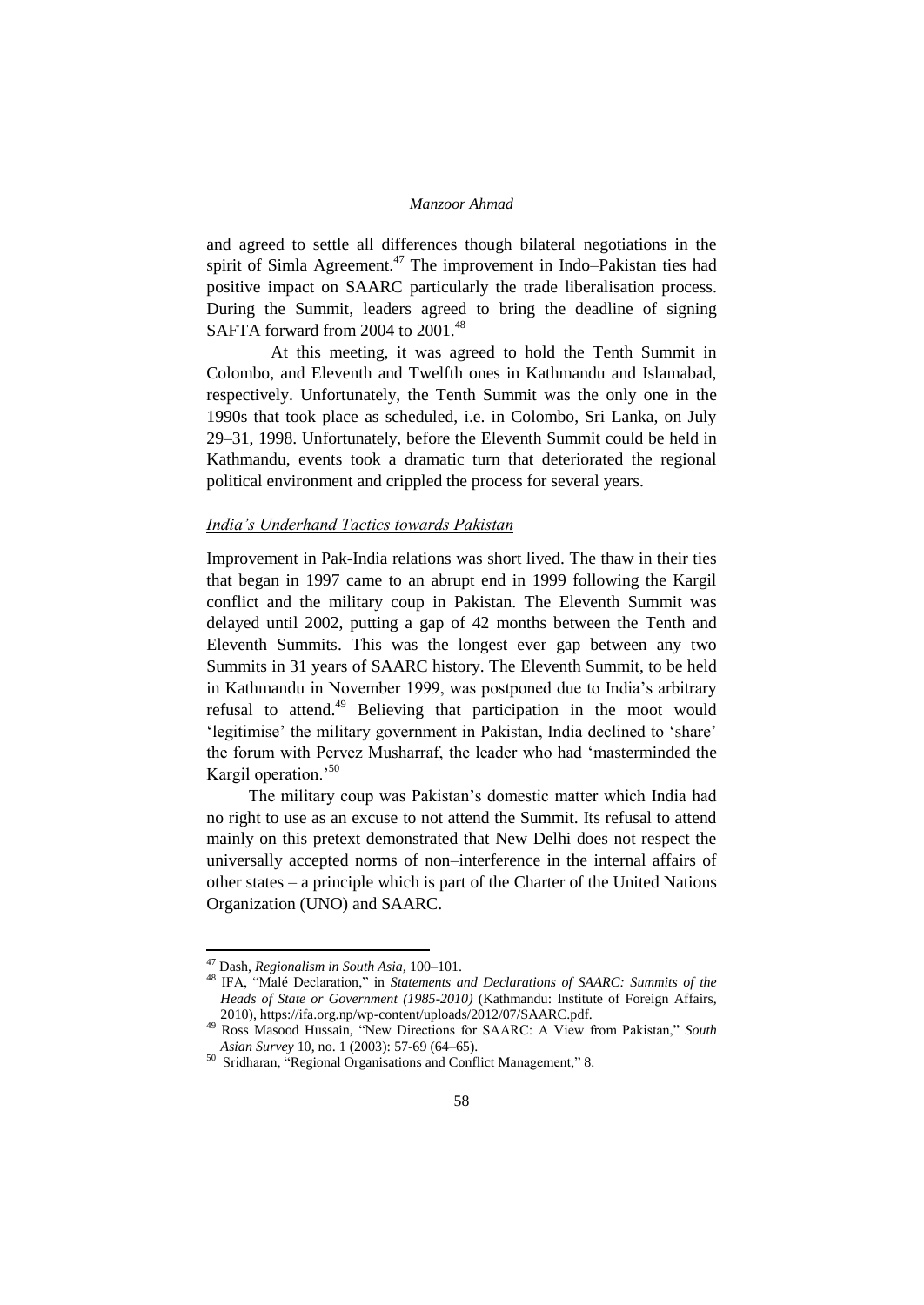The SAARC pause continued for about 26 months and the Kathmandu Summit was finally held from January 4–6, 2002. This Summit accepted Pakistan's offer to host the twelfth meeting in early 2003. However, in December 2002, Pakistan announced postponement of the scheduled event after India once again refused to confirm participation. Islamabad accused Delhi of "sabotaging the event and adopting devious methods to derail" the Summit.

Pakistan wanted to host the Summit in April 2013. However, it brought the dates forward to January after New Delhi informed that Prime Minister Vajpayee would be preoccupied with the national budget and could not attend in April. When Islamabad requested SAARC members to confirm their participation in January, India did not respond.<sup>51</sup> Reportedly, Pakistan had advanced the dates from April to January on the proposal of Indian Minister of External Affairs during the twenty-third session of CoM, held at Kathmandu on August 21–22, 2002. When Pakistan sought formal confirmation, India objected to the SAARC Secretariat claiming that the Summit was originally scheduled for April 2003. After Pakistan announced postponement, India accused Islamabad of "sabotaging" the event. $52$ 

This was the fourth time when New Delhi engineered Summit postponement which shows its lack of commitment towards this Association. More significantly, it also demonstrates how India manipulated things to have the meeting postponed and then used it to malign Pakistan. Such tactics recurrently bedeviled the regional political environment, undermined the Association and crippled South Asian regionalism. Finally, after a year"s delay, the Islamabad Summit was held from January 4–6, 2004.

### *India using Intra-state Issues as Excuses*

1

As soon as the Summit started gathering momentum after some improvement in Pakistan-India relations, other intra-state issues began to irk India during the preparations of the SAARC Summit in  $2005$ ,  $53$  which

<sup>51</sup> "Pak Postpones SAARC Summit Indefinitely," *Economic Times*; "Sri Lanka to Push for SAARC Summit," *Sunday Times*, December 15, 2002.

<sup>52</sup> "Pakistan, India Trade Jibes as SAARC Summit Postponed," *Daily Times,* December 10, 2002.

<sup>53</sup> Sridharan, "Regional Organisations and Conflict Management," 9.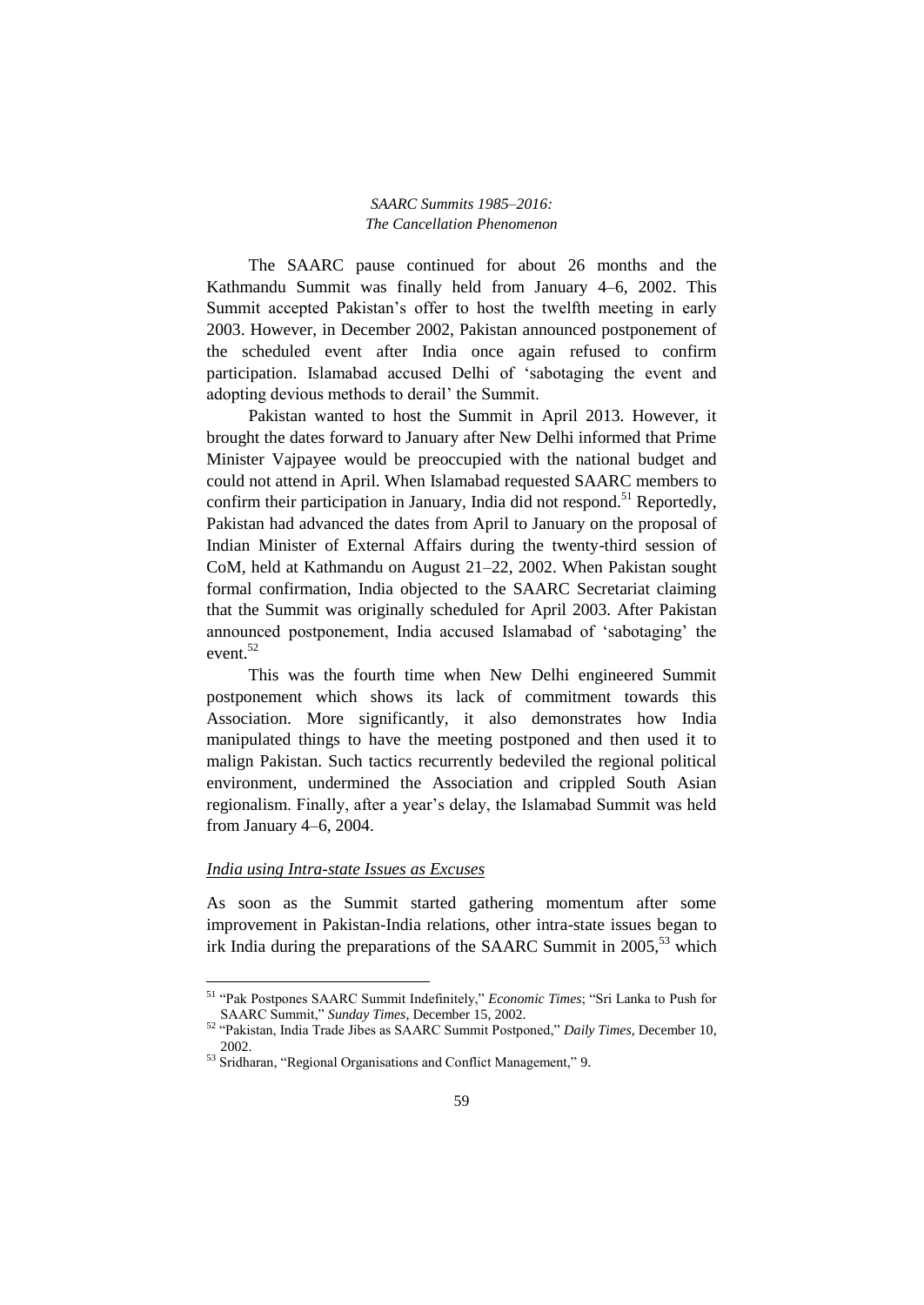had to be postponed twice. Initially, it was scheduled for January 9–11, 2005 to mark the twentieth anniversary of SAARC but was delayed due to the devastating tsunami that hit the region on December 26,  $2004$ <sup>54</sup>

The Summit, re-scheduled for February 6–7, 2005, was postponed once again after Indian Prime Minister Manmohan Singh refused to attend, apparently because of political developments in Nepal, particularly after the Nepalese King Gyanendra declared a state of emergency after sacking the government and assuming direct powers on February 1, 2005. India officially announced that it would not attend the Summit because of prevailing political conditions and security concerns in its 'neighbourhood.' New Delhi made this announcement when the pre-Summit meeting of the SAARC programme committee was in progress and foreign secretaries of respective countries had reached Dhaka for the SAARC Standing Committee meeting. This was the fifth time in the then 20 year-SAARC history that New Delhi caused delay in the Summit.<sup>55</sup>

There were also rumours that India had decided not to attend the moot due to the internal political situation of Bangladesh, particularly because of some hard measures that the Bangladesh National Party (BNP) government had taken against leadership of the main opposition party, the Awami League.<sup>56</sup> India, while rejecting the rumours,<sup>57</sup> claimed that it took the decision due to two reasons: declaration of the state of emergency by Nepalese King and the security situation in Bangladesh.<sup>58</sup> Earlier, a bomb had exploded in a rally of Awami League before the scheduled Summit.<sup>59</sup>

India"s move angered Bangladesh which claimed that New Delhi had announced this without any prior consultation or intimation. Dhaka alleged that India had 'singled out Bangladesh as a culprit.<sup>50</sup> For Dhaka, the logic of deferral of the Summit on security grounds was neither understandable nor acceptable as the previous two Summits had been

<sup>54</sup> "13th SAARC Summit Postponed: Pakistan Disappointed, Calls for New Dates," *Dawn,*  February 3, 2005, https://www.dawn.com/news/382005/13th-saarc-summit-postponedpakistan-disappointed-calls-for-new-dates.

<sup>55</sup> Ibid.; Robert L. Hardgrave Jr. and Stanley A. Kochanek, *India: Government and Politics in a Developing Nation*, 7th ed. (Boston: Thomson Wadsworth, 2008), 502.

<sup>56</sup> Nirupama Subramanian, "Why India Stopped 2005 Dhaka SAARC Summit," *Hindu,*  March 29, 2011, http://www.thehindu.com/news/the-india-cables/why-india-stopped-2005-dhaka-saarc-summit/article1579428.ece.

<sup>57</sup> Ibid.

 $\frac{58}{59}$  Ibid.

 $\begin{array}{c} 59 \\ 60 \\ \hline \end{array}$  Ibid.

Ibid.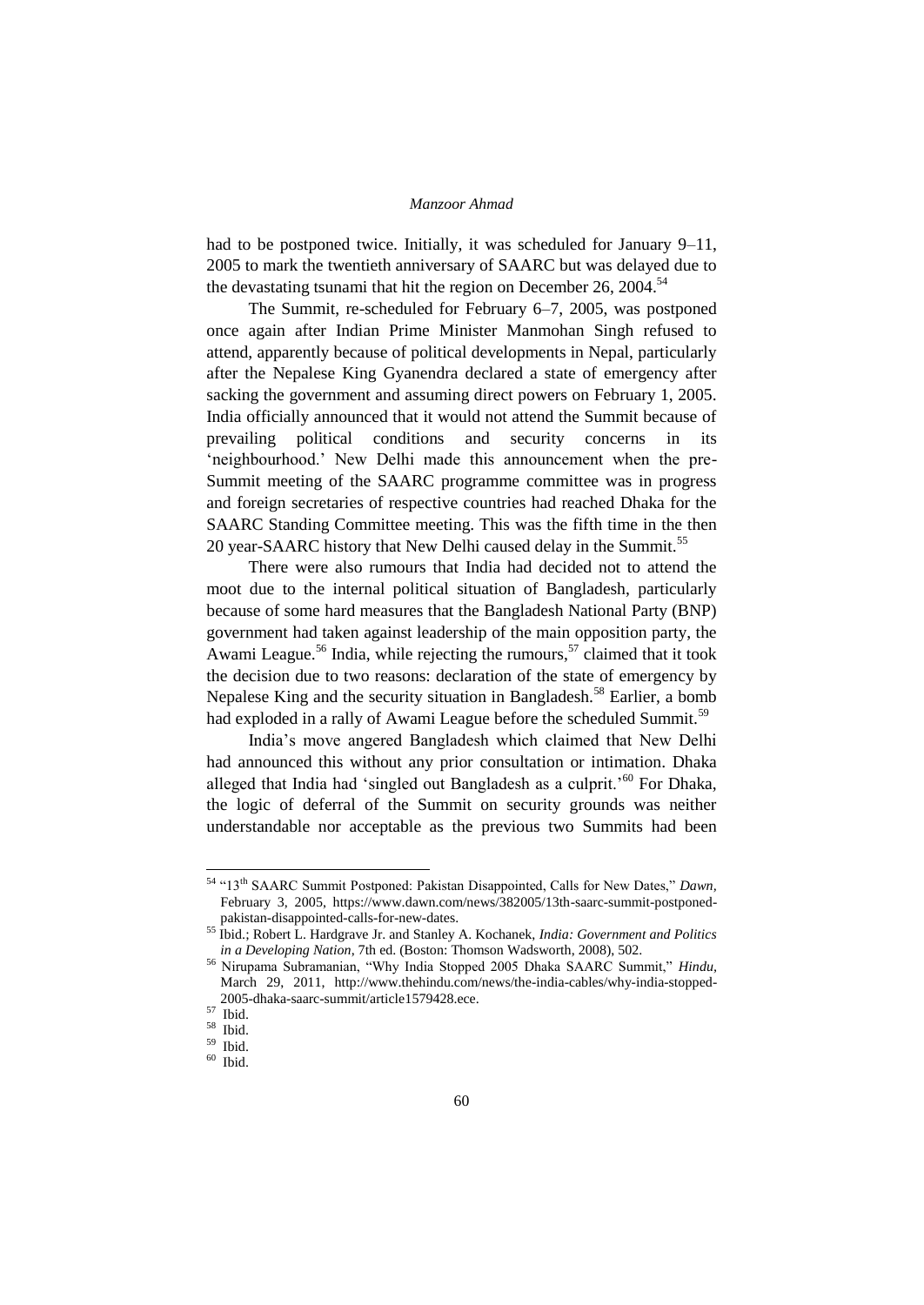successfully convened despite Maoist insurgency and bomb blasts in Nepal (2002) and Pakistan (2004), respectively.<sup>61</sup> After a delay of about nine months, the Dhaka Summit was finally held on November 12–13, 2005.

Once again, India used domestic matters of SRCs as a pretext to not attend a moot, reinforcing the impression that the latter does not believe in the principle of non-interference in the internal affairs of other states. It sought to use the Summits, by declining to attend them, as a leverage to mend the behaviour and policies including the domestic ones of SRCs. It kept on bullying its smaller neighbours on one pretext or another, albeit at the cost of regional progress.

### *India's Conditionalities*

**.** 

India occasionally strived to link some of its demands as preconditions for its willingness to participate in Summits in neighbouring countries. It sought to change their "behaviour" before intimating its willingness to take part. Two such incidents are worth citing: first, it insisted on progress on trade liberalisation in South Asia before confirming its participation in the Twelfth Summit in 2003; second, it strived to change Dhaka"s policies as a precondition for its participation in the Thirteenth Summit in 2005.

Using Trade Liberalisation as Leverage

New Delhi refused to participate in Twelfth Summit until Pakistan agreed on substantial progress on trade liberalisation. Apparently, the Summit was cancelled due to differences on the timetable of the moot. However, the real causes of the delay were quite different. New Delhi did not confirm its participation in the Summit because India believed Pakistan had halted 'substantive progress' in trade related issues. Without progress on trade issues, India considered participation in the Summit futile. This very fact was confirmed by official Indian sources. When reporters asked why India had not confirmed its participation, Navtej S. Sarna, the spokesperson for Indian Ministry of External Affairs, responded:

<sup>61</sup> "26366: Bangladesh Angry Reaction to SAARC Postponement," *Hindu,* March 29, 2011, http://www.thehindu.com/news/the-india-cables/the-cables/26366-bangladeshangry-reaction-to-saarc-postponement/article1579759.ece?ref=relatedNews.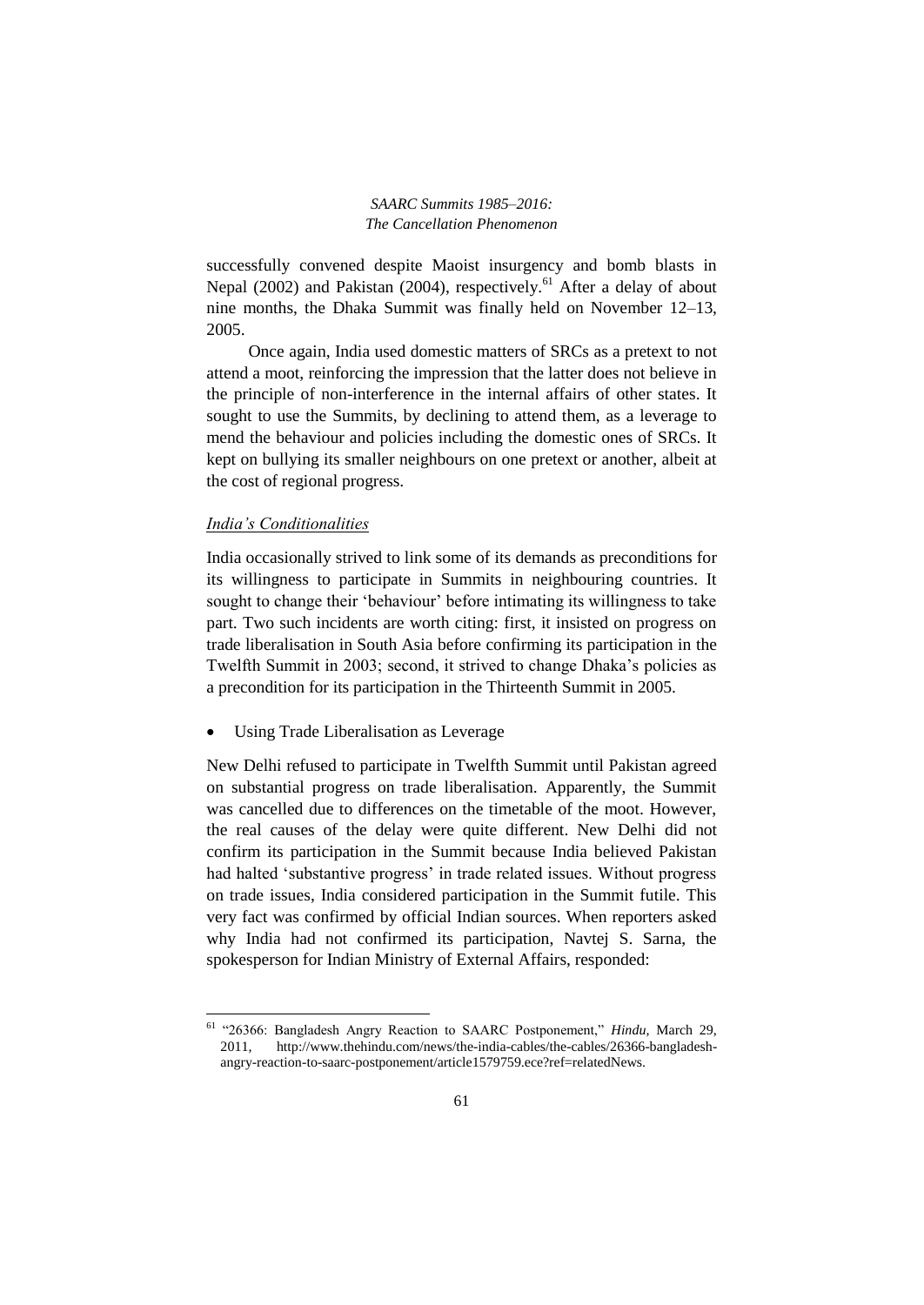It is not an issue of dates but is an issue of making meaningful progress and that was lacking ... due to Pakistan"s obduracy.

He claimed that:

..[a] strange situation had been reached when every meaningful proposal for economic cooperation was being systematically sabotaged by Pakistan.

He suggested that either cooperation on trade or postponement of the Summit were the choices available to Pakistan. Thus, he added, "Pakistan has announced the postponement of the Summit, then it is a choice that they have made.<sup>52</sup> Later, the Summit was organised in Islamabad in January 2014, during which Pakistan, besides other SRCs, agreed on significant progress on trade and thus, paved the way for signing SAFTA.

However, this set a bad precedent. Apparently, India"s successful coercion of Pakistan and forcing it to allow concessions on trade liberalisation encouraged the former to use the same tactics against Bangladesh before the next Summit.

Riling the Bangladesh Regime

In February 2005, India refused to attend Thirteenth Summit scheduled in Dhaka in order to pressurise Bangladesh. Initially, India announced that it could not attend the Summit due to the prevailing security situation and political conditions in its neighbourhood, i.e. Bangladesh and Nepal, respectively.

However, India intentionally caused delay of the Summit as New Delhi wanted Dhaka to "pay attention" to its security and political concerns. As an Indian official remarked, it was not just an issue of blasts,<sup>63</sup> but was a consequence of the 'real build-up in unfriendly attitude' towards New Delhi. The decision to cause last minute postponement of the Summit "was intended to send a message." In the words of an Indian official, "in light of increasing intolerance in Bangladesh" and "sustained anti-India sentiment" there, "India needed to bring pressure to bear on Dhaka.'<sup>64</sup>

<sup>62</sup> "Pak Postpones SAARC Summit Indefinitely," *Economic Times*.

<sup>63</sup> Subramanian, "Why India Stopped 2005 Dhaka SAARC Summit."

<sup>64</sup> Ibid.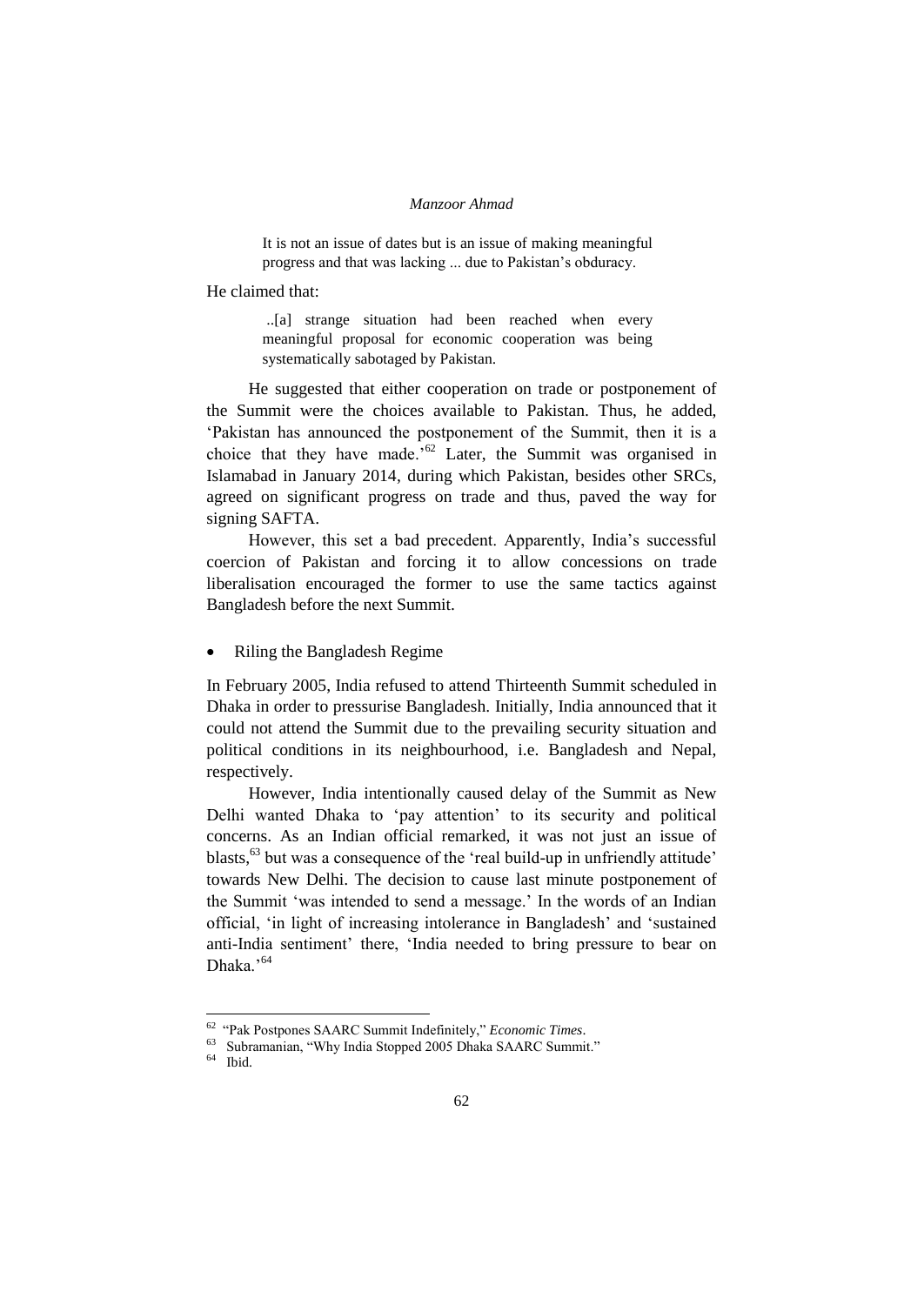New Delhi believed that there were certain "Bangladeshi offences" which worked against the 'SAARC spirit.' Therefore, India wanted officials in Dhaka to "realise the danger to themselves from leaving certain issues unchecked."<sup>65</sup> These alleged offences included the anti-India statements made by senior politicians and some 'sitting ministers' in Dhaka; unchecked activities of alleged 'Pakistani backed Islamic groups' with the potential to have 'an effect on Indian security'; presence of some ministers from Jamaat-i-Islami in the Cabinet, particularly the industries' minister who watched over an important industrial project then expected to be launched by Tata Group of India;<sup>66</sup> 'sustained anti-India sentiment' and growing 'intolerance' in Bangladesh; and most importantly, a speech made by a serving general with "clearance" of Bangladeshi Prime Minister, which stated that Dhaka needed to "build alliances to counter the enemy – India. $167$ 

### *Third Decade (2006–2015)*

The third decade of SAARC also continued to witness long delays and cancellations as well. Domestic problems such as political instability, violence, and economic crises besides tensions in bilateral relations of SACs affected the process. Only five Summits were held during this period and the moot could not take place in 2006, 2009, 2012, 2013 and 2015.

#### *Members' Domestic Problems*

The organisation of the Summit suffered due to internal weaknesses and domestic problems of SACs in the third decade. No summit was scheduled in 2006. Rather, the Association decided to convene the Fourteenth Summit in India in the 'first quarter' of 2007 which New Delhi organised in April 2007. This was the only Summit that was held as scheduled.

The Fifteenth Summit was to be held in the Maldives which later expressed its inability to organise due to its upcoming General Elections

1

 $65$  Ibid.

<sup>66</sup> Ibid.

<sup>67</sup> "30697: DAS Gastright Encourages Coordination on Bangladesh," *Hindu,* March 29, 2011, http://www.thehindu.com/news/the-india-cables/the-cables/30697-das-gastrightencourages-coordination-on-bangladesh/article1579764.ece?ref=relatedNews.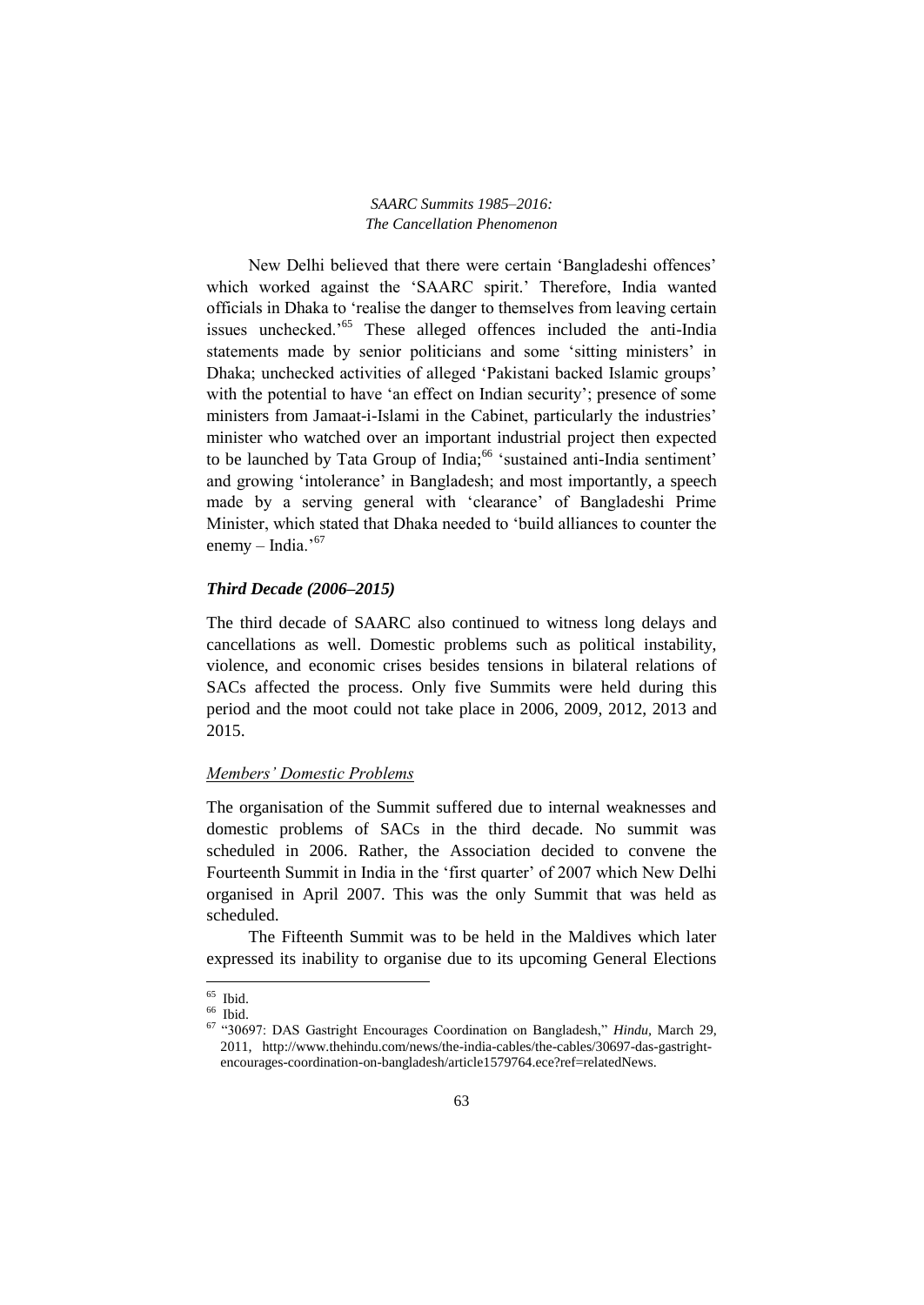in 2008. Sri Lanka volunteered to host the event that coincided with its sixtieth independence anniversary.<sup>68</sup> Initially, Sri Lanka wanted to convene the Summit in Kandy, an ancient hillside in the country. But it had to shift the venue to Colombo due to security reasons and lack of infrastructure in Kandy.<sup>69</sup>

The Colombo Summit, held on August 2–3, 2008, agreed to convene the next moot in the Maldives in September 2009 which the Maldives again declined - this time, due to the ongoing economic recession and tourist season in the country.<sup>70</sup> On Bhutanese request, venue of the Summit was shifted to Thimphu where it was held from April 28– 29, 2010, commemorating the SAARC Silver Jubilee celebrations.<sup>71</sup> The moot agreed to hold the Seventeenth Summit in the Maldives which finally hosted it in Addu City from November 10–11, 2011.

The Eighteenth Summit was held after a delay of about two years. The Summit was to be held in Nepal, as per Charter provisions, by the end of 2012 but it could not take place until November 2014. Nepal initially proposed to host it in early 2013, but then suggested a new date, i.e. September 2013, due to its unstable domestic political situation.<sup>72</sup> In fact, the event was delayed chiefly due to recurrent deferment of the Inter-

-

<sup>68</sup> "SAARC Summit Likely to be Deferred," *Daily Star,* March 24, 2009,

http://archive.thedailystar.net/newDesign/news-details.php?nid=81132.

<sup>&</sup>lt;sup>69</sup> "The Maldives to Host 16<sup>th</sup> SAARC Summit," *People's Daily Online*, August 4, 2008, http://en.people.cn/90001/90777/90851/6465528.html; Ministry of Foreign Affairs Sri Lanka "Sri Lanka to Host the  $15<sup>th</sup>$  SAARC Summit" (Government of Sri Lanka, 2007), http://www.mea.gov.lk/index.php/media/news-archive/1083-sri-lanka-to-host-the-15thsaarc-summit.

<sup>70</sup> "SAARC Summit Likely to be Deferred," *Daily Star*.

<sup>71</sup> "Bhutan Wants to Host SAARC Summit after Maldives Backs out," *Deccan Herald,*  May 21, 2009, http://www.deccanherald.com/content/3707/bhutan-wants-host-saarcsummit.html.

<sup>72</sup> For details see, Carter Centre, *Political Transition Monitoring in Nepal, 2009 – 2014: Final Report* (Atlanta: Carter Centre, n.d.), 5.

https://www.cartercenter.org/resources/pdfs/news/peace\_publications/election\_reports/n epal-2014-final.pdf. By early 2012, Nepal witnessed protests, demonstrations and prolonged strikes by various political and ethnic groups for or against different issues and proposals, particularly those related to "identity – based federalism," to be included in the country"s news constitution, As the five year term of the constituent assembly ended, without framing the constitution, in early 2013 the country was gripped by a constitutional crises until fresh elections were held in November 2013. From mid–2012 to early 2013, country also suffered "nine months of political deadlock" over composition of an "interim election council" led by a "non–political" Prime Minister, to administer the elections.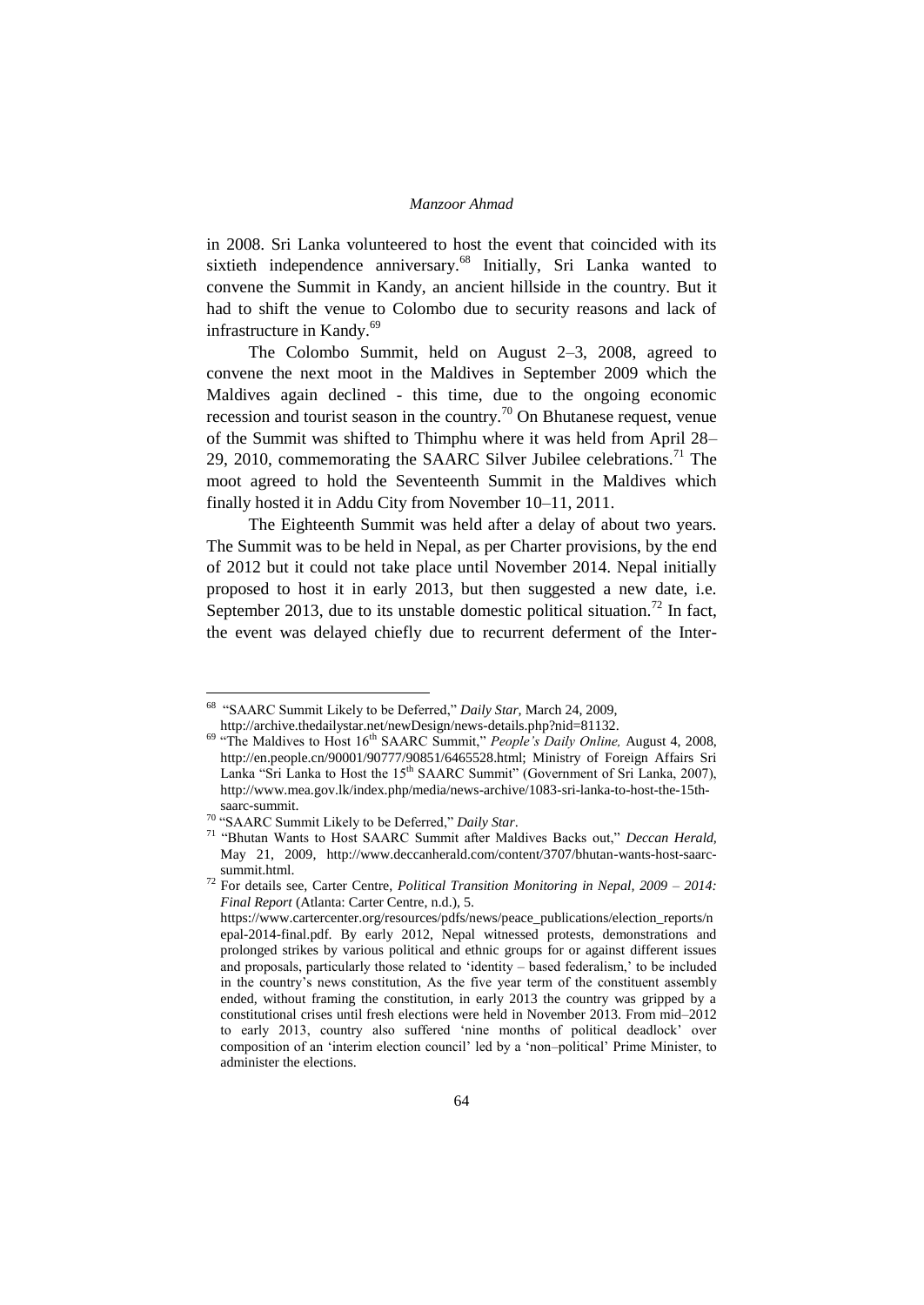Summit Session (ISS) which had to be held prior to May 2012.<sup>73</sup> Malé had to cancel ISS several times due to internal political conditions in Maldives and Nepal. Kathmandu was unable to attend the ISS in February 2013. Maldives also put off the ISS twice since it "inconvenienced" India to attend in November 2012 and June 2013. Due to these reasons, the Kathmandu Summit could not take place in 2013 and, after delay of about two years, it was finally held from November 26–27, 2014.<sup>74</sup>

# *Venue of SAARC Secretariat*

Apart from domestic problems such as political instability, disorder and election related activities in SRCs, the fact that the SAARC Secretariat is in Nepal can also be a reason, albeit minor reason of Summit delays and postponements. Nepal has been hit by insurgency and political instability for the last two decades compounded with natural calamities and occasional tense relations with India. These factors in combination can also affect smooth functioning of the Association.

## *Amendment in the SAARC Charter*

1

The Summit did not take place in 2015 because of an amendment in the SAARC Charter made in the Eighteenth Summit held in Kathmandu in 2014. The amendment calls for convening the Summits "every two years or earlier, if necessary." It also provides that CoMs should meet "once a year, the Standing Committee at least once a year, and the Programming Committee at least twice a year." It was also decided to convert the Programming Committee into the SAARC Charter body.<sup>75</sup> At the Kathmandu Summit (2014) it was decided to convene the next moot in Pakistan in 2016.

<sup>73</sup> "SAARC Inter-Summit Postponed Once Again," *Himalayan Times,* February 22, 2013.

<sup>&</sup>lt;sup>74</sup> "Nepal Unlikely to Host 18<sup>th</sup> SAARC Summit within 2013," *Kathmandu Post*, April 11, 2013.

<sup>75</sup> SAARC Secretariat, "Eighteenth SAARC Summit: Kathmandu Declaration" (Kathmandu: SAARC Secretariat, 26-27 November 2014), http://www.saarc-sec.org/userfiles/Summit%20Declarations/Kathmandu-18thSummit26-27Nov2013.pdf.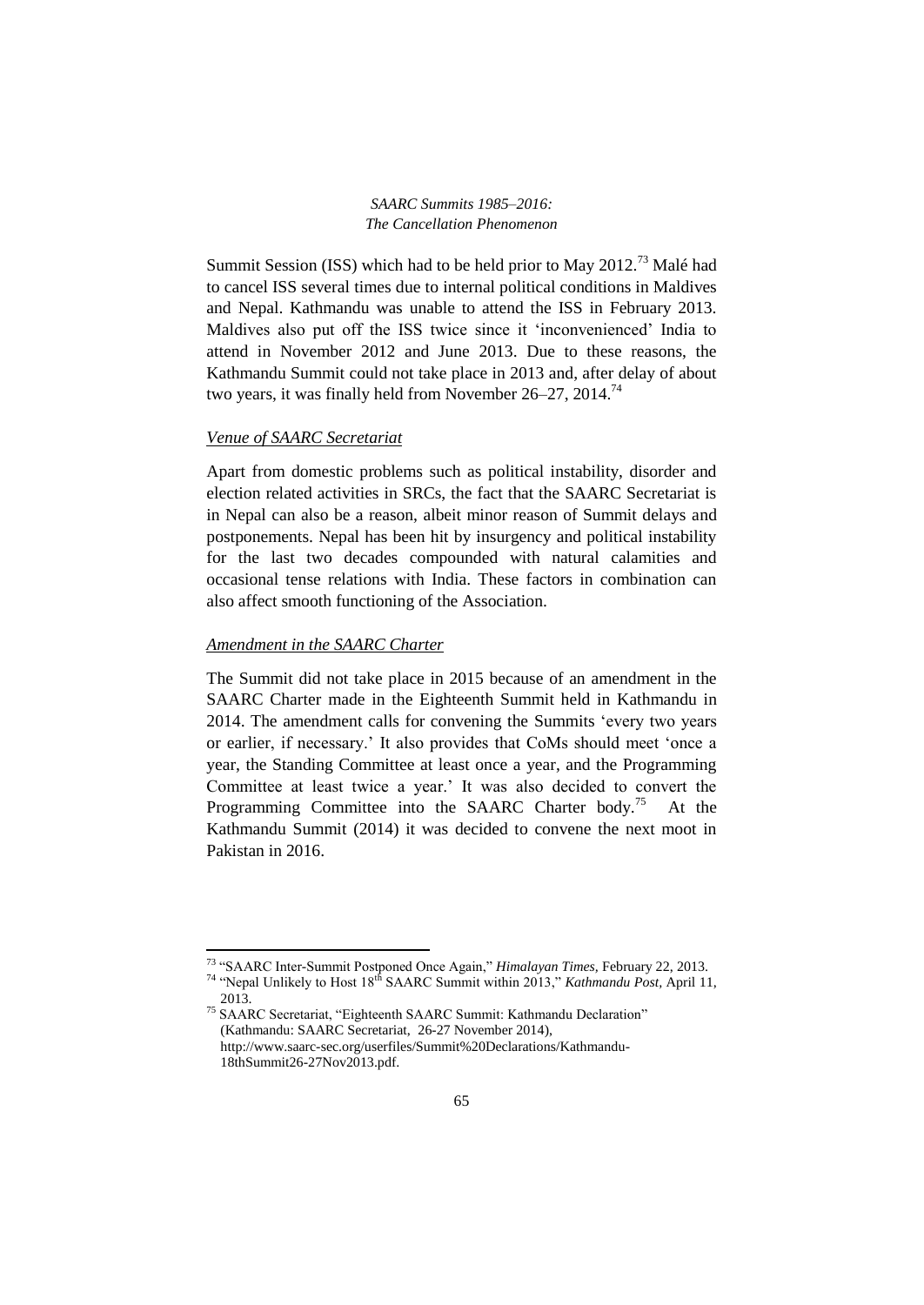#### *Fourth Decade (2016-onwards)*

SAARC has entered the fourth decade of its existence, but it is still not strong enough to prevent its members from sabotaging this highest South Asian forum. The nature of ties among its members and a regional political environment of distrust continues to haunt the SAARC process. Now, it faces even graver challenges, including the one to its own relevance and survival.

#### *An Age-old Rivalry Rears its Head*

As soon as SAARC entered its fourth decade of existence, Pakistan-India antagonism caused arbitrary cancellation of the Nineteenth Summit scheduled to be held in Islamabad from November 9–10, 2016 in the wake of clashes on the Line of Control (LoC) after a fresh wave of mass protests by the Kashmiris<sup>76</sup> and a militant attack on an army camp in Uri in Indian Held Kashmir (IHK).<sup>77</sup> Necessary arrangements by Islamabad to organise the event were complete when India in its bid to "isolate" Pakistan refused to take part in the event.

India not only used the attack that killed 18 soldiers and left many others wounded in Uri, as a pretext to refuse participation in the Summit, but also maligned Pakistan and held it responsible for the incident without any concrete evidence and without completing a proper investigation.<sup>78</sup> India"s Prime Minister Modi announced that "the attack will not go unavenged (sic).'

-

<sup>76</sup> See Mirza Waheed, "India"s Crackdown in Kashmir: Is This the World"s First Mass Blinding?" *Guardian*, November 8, 2016,

https://www.theguardian.com/world/2016/nov/08/india-crackdown-in-kashmir-is-thisworlds-first-mass-blinding. In July 2016, Indian security forces killed Burhan Wani, a young and popular militant leader that sparked widespread protests and revived the freedom movement in IHK. Indian forces used brute force to crush the protestors killing scores of innocent people and leaving hundreds injured. Pakistan"s Prime Minister, Nawaz Sharif, while addressing the United Nations General Assembly"s annual session in September, raised the issue of Indian oppression that infuriated New Delhi. Meanwhile, a militant attack on Indian military camp in Ori sector in IHK also led to escalation on LoC and working boundary between the two states. These incidents took bilateral relations of the two states at the lowest ebb..

 $^{77}$  Ibid.

<sup>&</sup>lt;sup>78</sup> Kamran Yousaf, "New Delhi Torpedoes 19<sup>th</sup> SAARC Summit," *Express Tribune*, September 28, 2016, http://tribune.com.pk/story/1189923/frantic-move-new-delhitorpedoes-19th-saarc-summit/.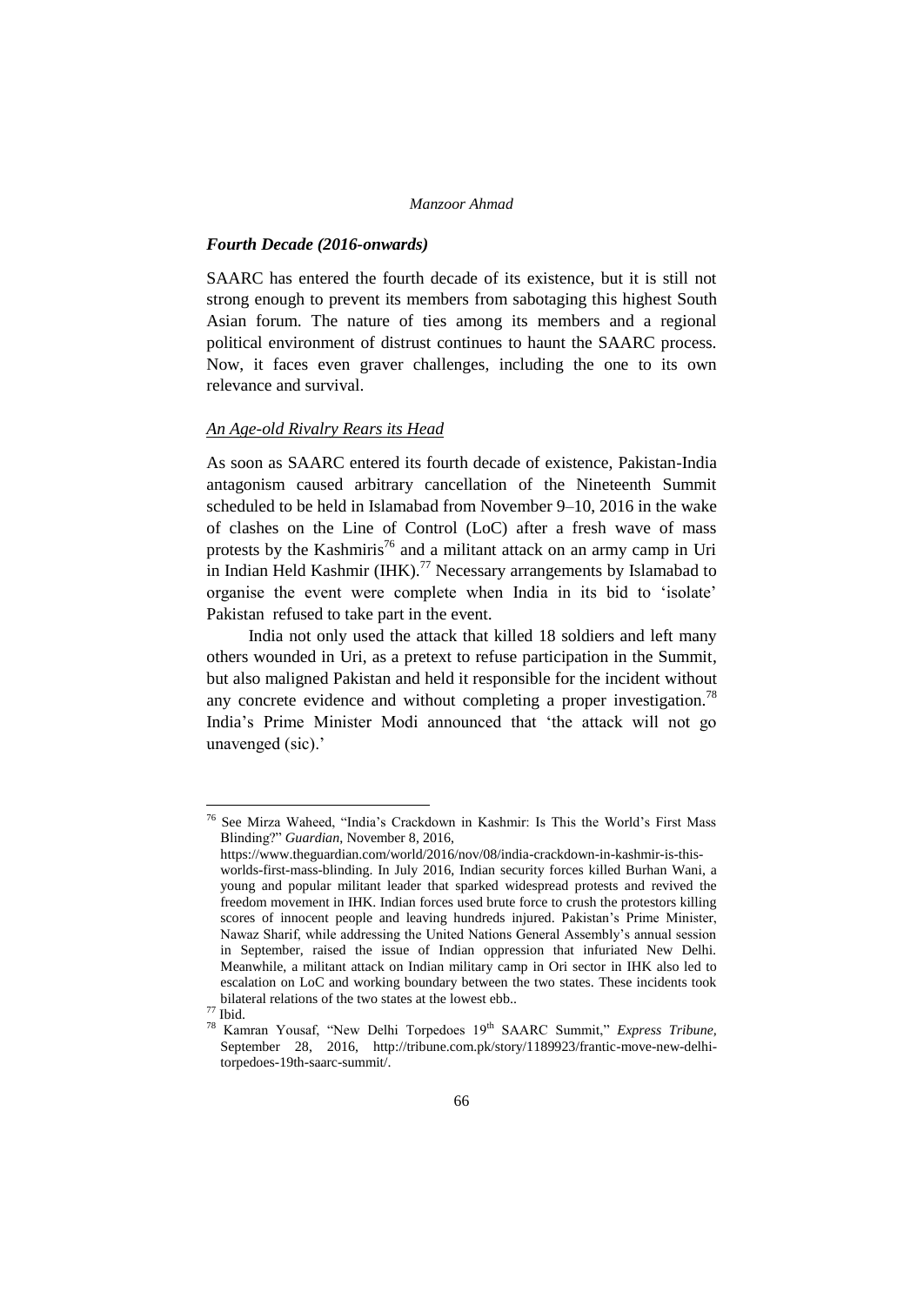New Delhi considered various options to 'retaliate' and 'penalise' Pakistan, such as the use of force including overt or covert operations; abrogation of the Indus Water Treaty; economic coercion through downgrading trade ties and revoking the Most Favoured Nation (MFN) status that it had granted to Pakistan in 1996; and "globally isolating" Islamabad. Acting on the latter, it pressurised other SAARC members Afghanistan, Bangladesh and Bhutan to opt out of the scheduled Summit.<sup>79</sup>

These countries toed New Delhi"s line as indicated in the letters sent by them to the former SAARC Chairman in Nepal, which echoed the same wording and phrases as that of India.<sup>80</sup> Besides, India also pressurised Nepal and Sri Lanka to boycott the meeting, and hence, both countries issued statements indicating their inability to attend on the pretext that the regional 'environment was not conducive' to hold it.<sup>81</sup>

A close study of the letters sent to the SAARC Chairman<sup>82</sup> suggest that they were written/drafted at one place and subsequently amended/slightly changed in other countries. They stated that due to 'increased level of violence and ...imposed terrorism' (Afghanistan), 'growing interference' in their state by 'one country' (Bangladesh), 'increasing cross-border terrorist attacks ... and growing interference in

1

<sup>79</sup> Shuchi Shukla, ed., "PM Modi Won"t Go to Pak, 3 Other Nations Join India in Boycott: 10 Facts," *NDTV*, September 29, 2016, http://www.ndtv.com/india-news/pm-modi-saysno-to-pak-trip-3-other-nations-join-saarc-boycott-10-facts-1467446; Shubhajit Roy, "To Isolate Pakistan in Neighbourhood, India Pulls out of Islamabad SAARC Summit," *Indian Express,* September 28, 2016, http://indianexpress.com/article/india/india-newsindia/to-isolate-pakistan-in-neighbourhood-india-pulls-out-of-islamabad-saarc-summit-3053697/.

<sup>80</sup> See excerpts of the letters in "SAARC Summit: Now, Bangladesh, Bhutan and Afghanistan Say They Won"t be Going to Islamabad," *Indian Express,* September 28, 2016,

http://indianexpress.com/article/india/india-news-india/after-india-now-bangladeshpulls-out-of-saarc-summit-in-islamabad/; "SAARC Meet Could be Postponed, Hints Pak after 3 More Countries Pull out," *Tribune,* September 28, 2016, http://www.tribuneindia.com/news/nation/saarc-meet-could-be-postponed-hints-pakafter-3-more-countries-pull-out/301982.html.

<sup>81</sup> Shubhajit Roy and Yubaraj Ghimire, "Summit Off: Nepal too on Board, Delhi Dialled SAARC Hotlines," *Indian Express,* October 19, 2016, http://indianexpress.com/article/world/world-news/environment-not-conducive-to-hostsaarc-summit-nepal-3061477/; Baqir Sajjad Syed, "SAARC Summit Put off

Indefinitely," *Dawn,* October 1, 2016, https://www.dawn.com/news/1287281/saarcsummit-put-off-indefinitely.

<sup>&</sup>lt;sup>82</sup> Excerpts of the letters have been published in various newspapers.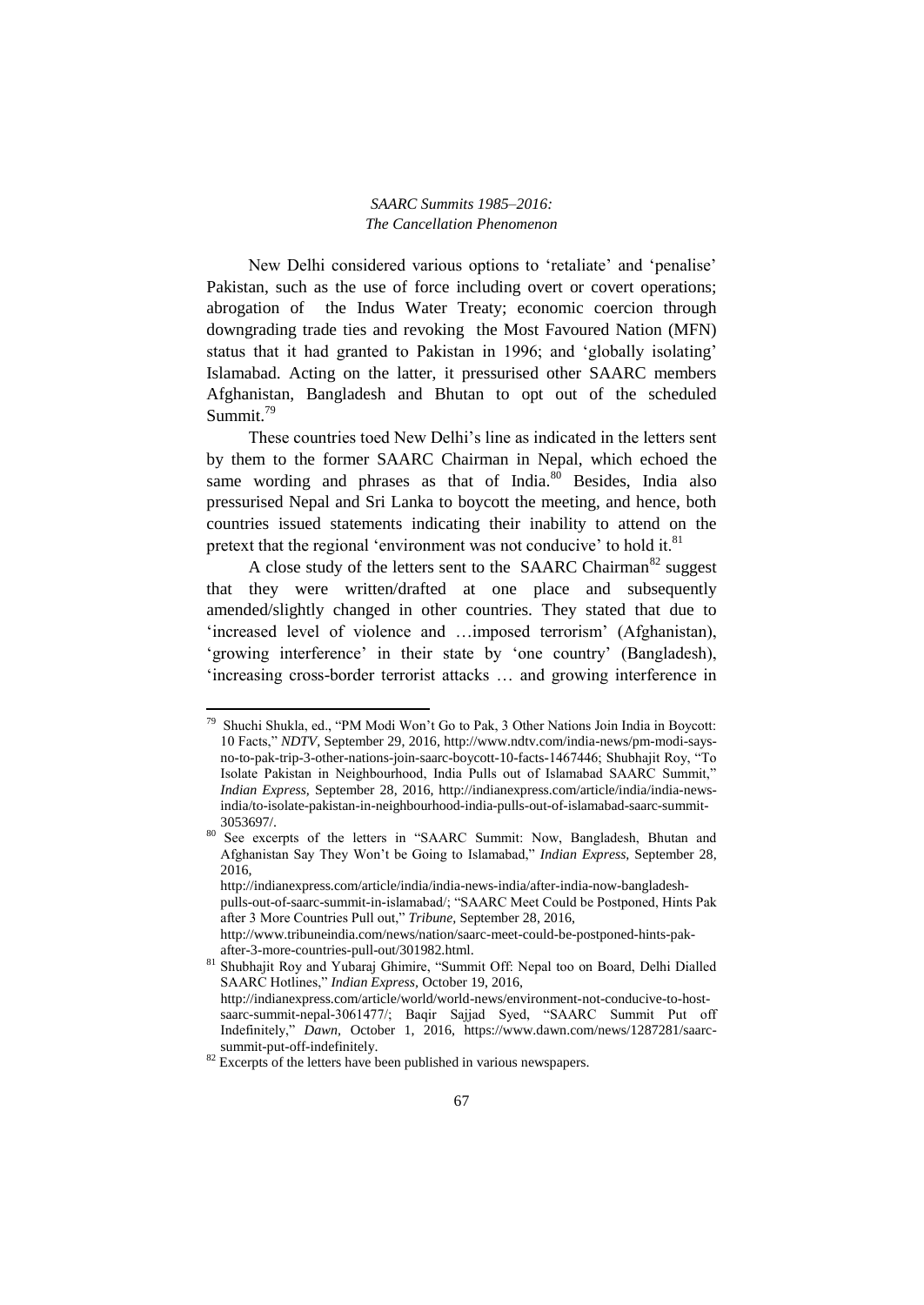the internal affairs of member states by one country" (India) and "recent escalation of terrorism in the region' (Bhutan) has 'created the environment' (Bangladesh and India) or 'seriously compromised' it (Bhutan), "which/that is not conducive to the successful hosting/holding of the 19<sup>th</sup> SAARC Summit in Islamabad' (Bangladesh/India).

Pakistan dismissed all these accusations and deplored the Indian move to disrupt the Summit process.<sup>83</sup> This was the sixth occasion that India intentionally compromised a scheduled Summit, mainly due to its quest to gain some political mileage in global and domestic politics. India "orchestrated" the attack for multiple reasons, such as to divert domestic and international attention away from the ongoing indigenous mass movement and Indian atrocities in IHK; to thwart Pakistani efforts to highlight these matters as well as Kashmir problem at the UN, and to boost Prime Minister Modi"s image as a hardliner in order to attract support of extremist elements before the state elections in Indian Punjab and Uttar Pradesh in March 2017.

This reinforced the impression that the regional political environment will continue to overshadow the SAARC process which cannot move forward without adequately resolving the outstanding political problems in South Asia.

#### **Cancellation of Summits and Impact on Regionalism**

Had SAARC Summits been held regularly without any delay or postponement, they would have provided SAARC leaders more opportunities to discuss regional issues and sort out different problems that afflict the regional political environment. SAARC Summits provide regional leaders the opportunities to improve mutual understanding, build personal rapport, create goodwill and strengthen bonds among themselves and their countries to help foster friendly atmosphere conducive for regional cooperation. Frequent cancellations created ill-will and misunderstandings among SAARC members and contributed to further deterioration of their bilateral relations.

Second, strained bilateral relations of SACs, due to arbitrary postponement by members prevented SAARC countries from making

<sup>&</sup>lt;sup>83</sup> "Pakistan Announces Postponement of 19<sup>th</sup> SAARC Summit," *Express Tribune*, September 30, 2016,

http://tribune.com.pk/story/1191432/pakistan-announces-postponement-19th-saarcsummit/.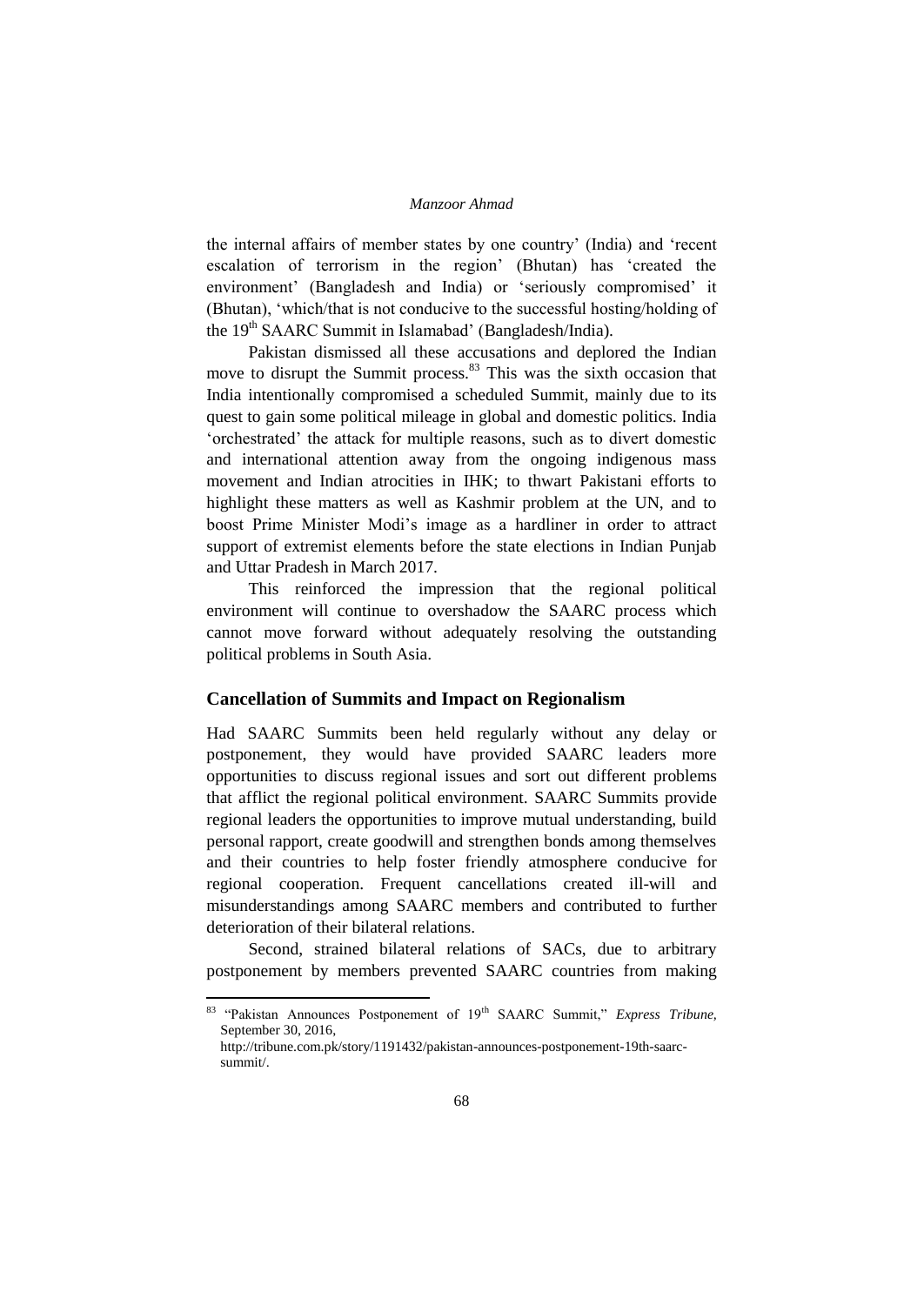concessions and reaching agreements on issues and matters important for the growth of regional cooperation. Only friendly ties among partners in a regional grouping can induce them to a give and take which SAARC members lacked on several occasions due to the aforesaid reasons.

Third, postponement delayed the process of reaching important milestones. For instance, in the Ninth Summit held in Maldives in 1997, SACs agreed to bring the deadline of signing SAFTA forward to 2001. However, India"s refusal to participate in the Eleventh Summit scheduled to be held in Nepal in 1999 delayed its signing for about three years.

Fourth, frequent postponement shows inherent weakness with the SAARC polity, and has led to a bad name for the organisation itself and this "cancellation/postponement phenomenon" is cited as one of the evidences of SAARC failures.

## **Conclusion**

SAARC Summits were frequently postponed due to numerous reasons but mainly because of the prevailing political disputes and hostile relations between SACS. The strenuous relations between India and Sri Lanka (1988–91), India–Bangladesh tensions (1992 and 2005) and India– Pakistan rivalry (1994–1996, 1999–2003 and 2016) have adversely affected the process of South Asian regionalism. Unresolved bilateral issues, political disputes and domestic problems of members also affected the Summits. Often, it was India who gave a "severe blow" to the process by causing arbitrary postponement. At least six Summits were postponed because India refused to attend them on one pretext or another. Besides, once it used Bhutan to "engineer" deferment in 1991.

Member states have also not taken serious interest and have lacked the will to host Summits regularly. In the first decade (1986–1995), seven Summits were held, while five moots were held each in the second (1996– 2005) and third (2006–2015) decades. This shows members" decreasing interest in the Summit process which is substantiated by the fact that they amended the SAARC Charter that now provides that the Summit should be convened once every two years.

Often SACs prioritised internal considerations such as national budget preparations, tourist seasons, election activities etc., over holding of Summits which also shows lack of sincerity and commitment to the process of South Asian regionalism. Their domestic problems, such as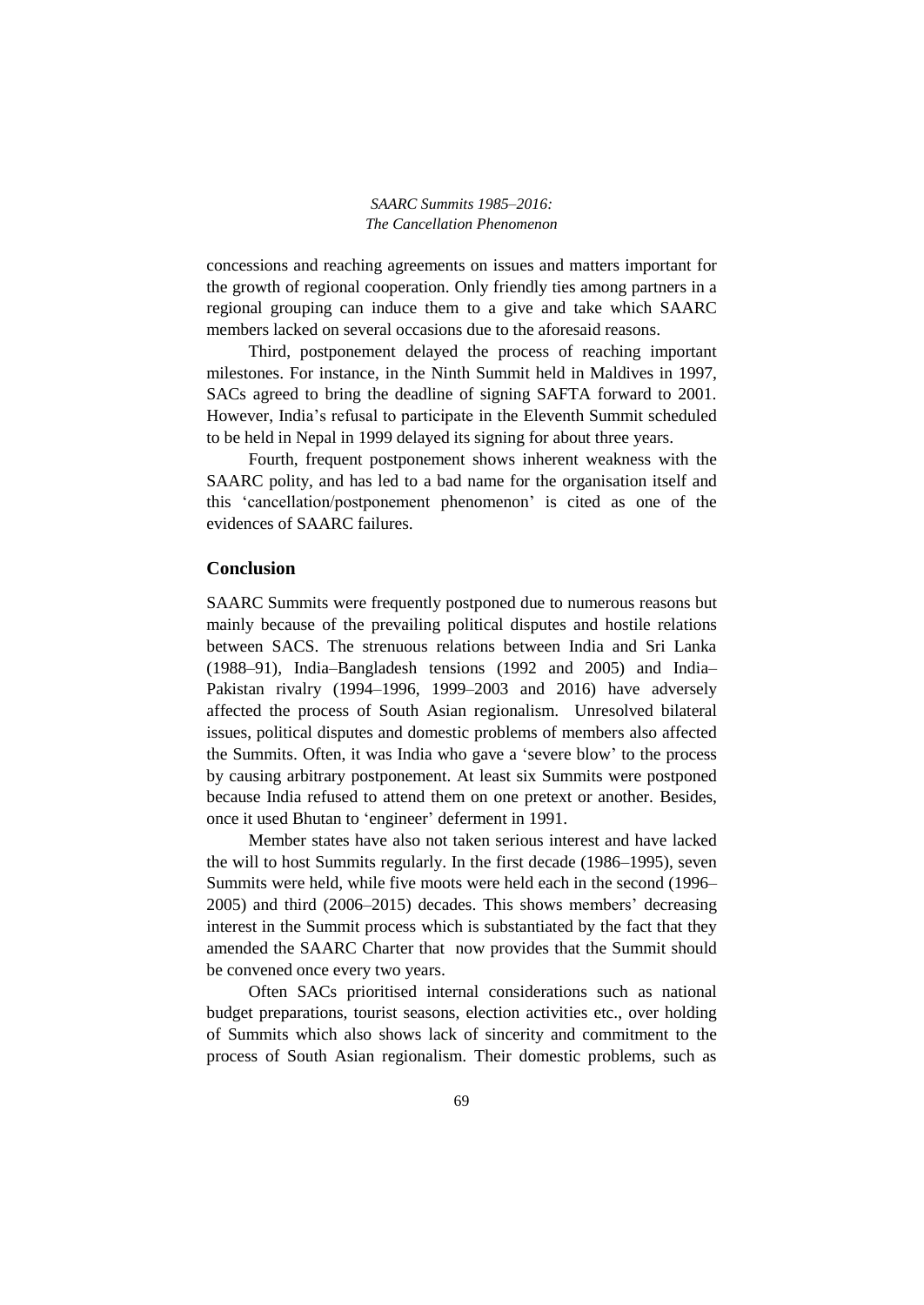political crises, unrest, instability, violence and insurgencies also affected the process.

The inability of some SRCs to organise the event suggests that convening it on time as stipulated in the Charter depends on several factors, such as: sound economy, political stability, good law and order and security situation in the host country, besides strong bilateral relations among SAARC members, and willingness on the part of all regional states to participate.

SAARC leaders must reiterate their resolve to provide much needed support and to serve as backbone of the organisation. To this end, they need to overcome political differences and take practical steps by working together for the collective benefit of their people. Keeping in view the potential utility of Summits for improving the regional political environment, it is recommended that:

- SAARC should revert back to its previous provision of holding Summits on an annual basis.
- SAARC must adopt a fixed schedule and venue for its Summits, on the pattern of the annual session of UN General Assembly. To this end, two or three days of any month of the year can be fixed.
- Besides, Summits must take place at a permanent venue, such as the SAARC Secretariat. This can help protect the process from being affected by members' inability to organise the event due to financial constraints, lack of adequate infrastructure, economic difficulties and political unrest, besides tensions between SACs. However, the current location of the SAARC Secretariat at Kathmandu can still pose problems given the recurrent political unrest in Nepal, besides its occasionally tense ties with India. SAARC should, thus, consider shifting the SAARC Secretariat to a relatively more peaceful, politically stable and economically prosperous country. Sri Lanka seems to be the most appropriate place for its location because it has a mature and stable democratic system and sound economy. Besides, it also enjoys good relations with all SACs, including India.